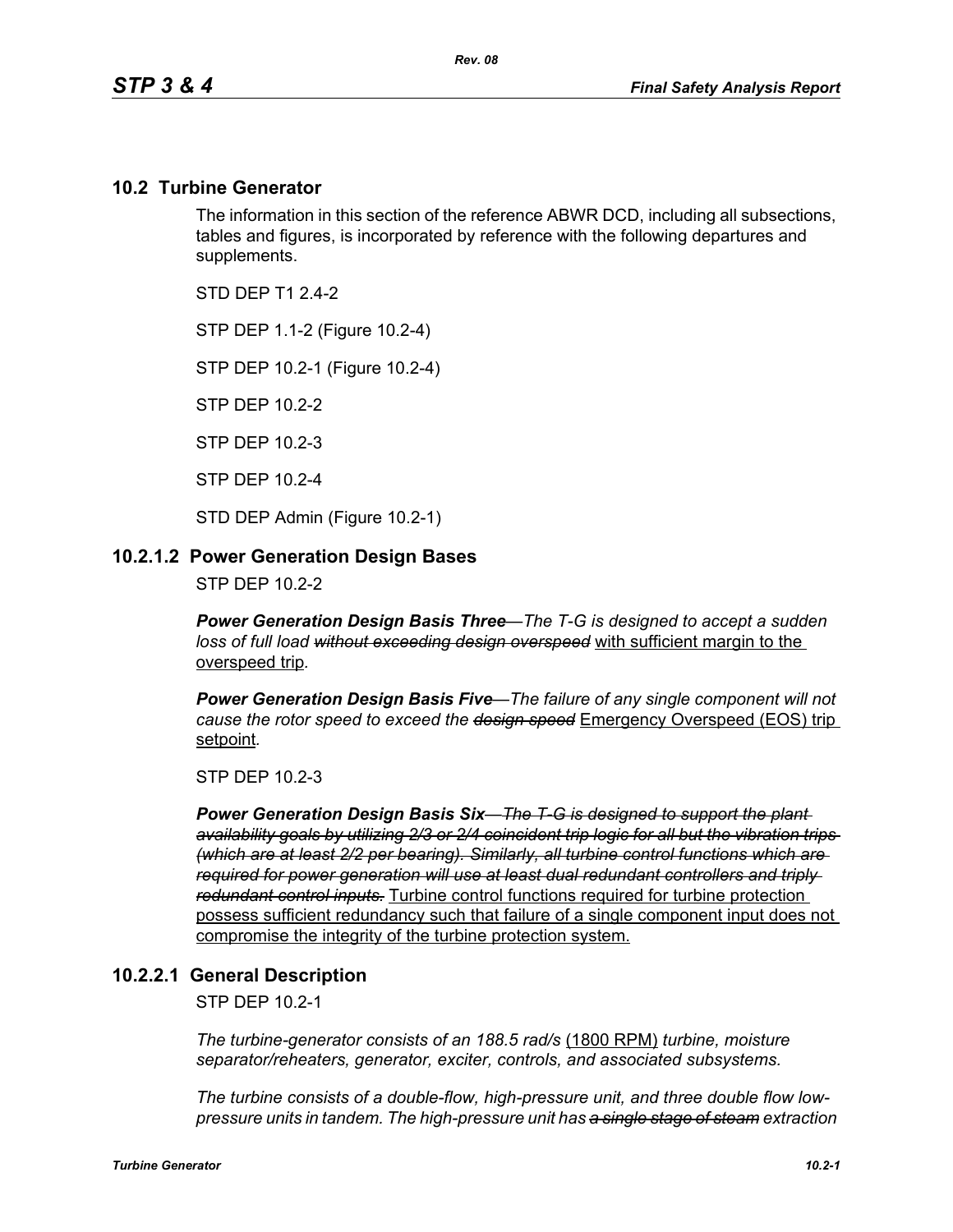points for reheater reheating steam and high pressure feedwater heating*. Moisture separation and reheating of the high-pressure turbine exhaust steam is performed by four* two *combined moisture separator/reheaters (MSRs). Two MSRs are* A MSR is *located on each side of the T-G centerline. The steam passes through the lowpressure turbines, each with four extraction points for the four low-pressure stages of*  feedwater heating, and exhausts into the main condenser. In addition to the moisture separators in the *external MSRs, the turbines are designed to separate water from the steam and drain it to the next lowest extraction point feedwater heater* turbine steam path has provisions for removing some additional moisture and routing it to extraction lines.

*The generator is a direct driven, three-phase, 60 Hz, 188.5 rad/s* (1800 RPM) *synchronous generator with a water-cooled stator* armature winding *and hydrogen cooled rotor.*

*The turbine-generator uses a digital monitoring and control system which, in coordination with the turbine Steam Bypass and Pressure Control System, controls the turbine speed, load, and flow for startup and normal operations. The control system operates the turbine stop valves, control valves, and combined intermediate* stop and intercept *valves (CIVs). T-G supervisory instrumentation is provided for operational analysis and malfunction diagnosis.*

*Automatic control functions are programmed to protect the Nuclear Steam Supply System through appropriate corrective actions (Section 7.7).*

*T-G accessories include the bearing lubrication oil system, electrohydraulic control (EHC) system,* turbine hydraulic system, *turning gear, hydrogen* gas control *and CO2 system, seal oil system, stator cooling water system, exhaust hood spray system, turbine gland sealing system,* MSR reheater heating steam system *and turbine supervisory instrument (TSI) system.*

#### STD DEP Admin

*The T-G unit and associated piping, valves, and controls* instruments *are located completely within the Turbine Building. There are no safety-related systems or components* The safety-related instruments *located within the Turbine Building with the exception of* are *the* safety-related *Reactor Protection System (RPS) sensors on the T-G unit. The safety-related switches or transducers used to detect fast closure of the turbine main stop and control valves* and closure of the main stop valves and the Leak Detection and Isolation System (LDS) sensors used to detect *and high high* main *condenser back* shell *pressure*, low main steam header pressure, and main steam line leakage. The safety-related instrumentation is *are fail safe, hence any local failure associated with the T-G unit will not adversely affect any safety-related equipment. Failure of T-G equipment cannot preclude safe shutdown of the reactor.*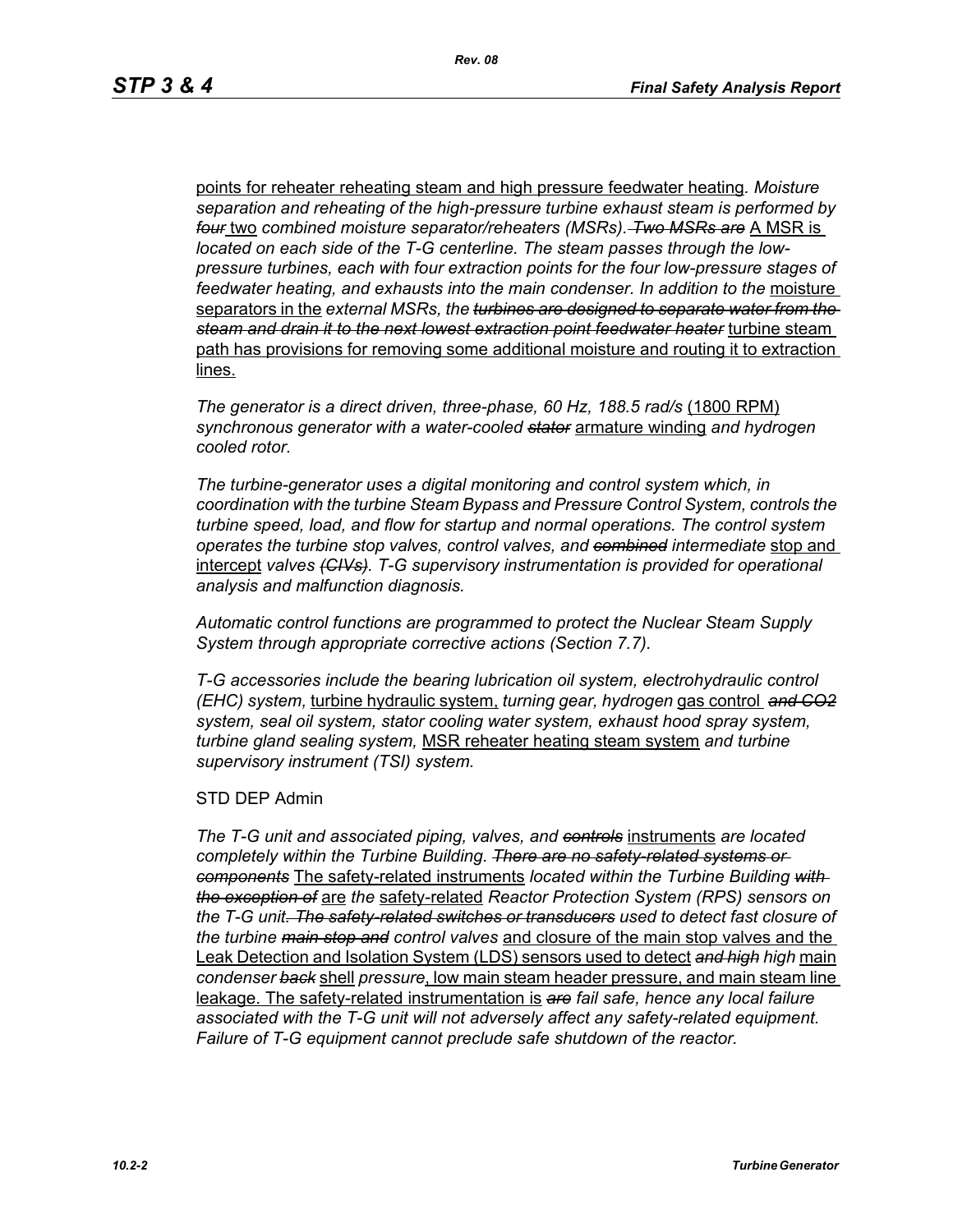#### STD DEP T1 2.4-2

The Turbine Building contains the safety-related electrical switchgear and trip breakers for the condensate pumps for the mitigation of a postulated feedwater line break in accordance with Subsection 8.3.1.1.1.

# **10.2.2.2 Component Description**

STP DEP 10.2-1

*Main Stop and Control Valves—Four high-pressure main stop and control valves admit steam to the high-pressure (HP) turbine. The primary function of the main stop valves is to quickly shut off the steam flow to the turbine under emergency conditions. The primary function of the control valves is to control steam flow to the turbine in response to the turbine control system.*

*The main stop valves are operated in an open-closed mode either by the emergency trip, fast acting valve for tripping, or by a small solenoid valve for testing. The disks are totally unbalanced and cannot open against full differential pressure. A bypass is provided to pressurize the below seat areas of the four valves. Springs are designed to close the main stop valve in approximately 0.20*0.30 *second under the emergency conditions listed in Subsection 10.2.2.5.*

*Each stop valve contains a permanent steam strainer to prevent foreign matter from entering the control valves and turbine.*

*The control valves are designed to ensure tight shutoff. The valves are of sufficient size, relative to their cracking pressure, to require a partial balancing. Each control valve is operated by a single acting, spring-closed servomotor opened by a high pressure fire-resistant fluid supplied through a servo valve. The control valve is designed to close in approximately 0.20*0.30 *second.*

*Moisture Separator Reheaters—Four*Two *horizontal cylindrical-shell, combined moisture separator/reheaters (MSRs) are installed in the steam path between the high and low pressure turbines. The MSRs serve to dry and reheat the HP turbine steam exhaust (crossaround steam), before it enters the low-pressure turbines. This improves cycle efficiency and reduces moisture-related erosion and corrosion in the low-pressure turbines. Crossaround steam is piped into the bottom of the MSR. Moisture is removed in chevron-type moisture separators, and is drained to the moisture separator drain tank and from there to the heater drain tank* appropriate stage of feedwater heating*. The dry crossaround steam next passes upward across the reheater which is supplied with main steam. Finally, the crossaround steam is routed to the combined intermediate valves (CIVs), which are located just upstream of the low-pressure turbines inlet nozzles.The reheaters drain, via drain tanks, to the forward pumped heater drain system, which discharges to the reactor feedwater pump suction. Safety valves are provided on the MSR for overpressure protection.* The steam next passes upward across the two reheater stages. Heating steam to the first reheater stage is supplied by extraction steam and heating steam to the second reheater stage is supplied with main steam. Reheated steam is routed to the intermediate stop and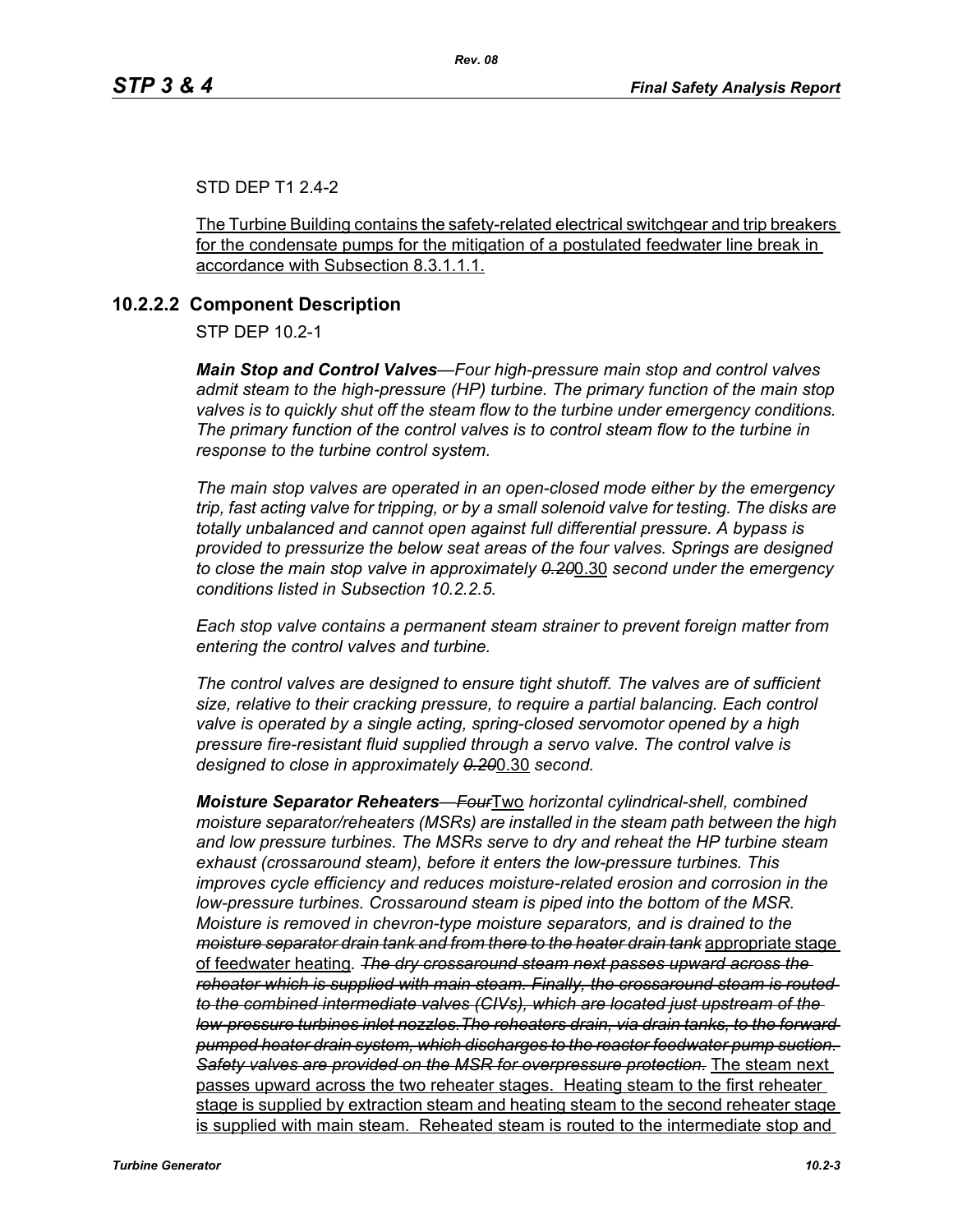intercept valves, which are located just upstream of the low-pressure turbine inlet nozzles. Relief valves are provided on the MSR for overpressure protection.

*Combined Intermediate* **Stop and Intercept** *Valves* **(Intermediate Stop Valves and Intercept Valves)***— Two combined intermediate valves (CIVs) are provided for each*  LP turbine, one in each steam supply line, called the hot reheat line. The combined intermediate valves (*CIV*s) *consists of two valves—the intercept valve and the intermediate stop valve, which share a common casing. Although they utilize a common casing, these valves have entirely separate operating mechanisms and controls. The function of the CIVs is to protect the turbine against overspeed from steam and water energy stored between the main stop and control valves and the CIVs. One CIV is located on each side of each LP turbine.* Hydraulically operated intermediate stop valves (ISVs) and intercept valves (IVs) are provided in each hot reheat line just upstream of the Low Pressure (LP) turbine inlets. Upon loss of load, the intercept valves first close then throttle steam to the LP turbine, as required to control speed. The intermediate stop valves close on a turbine trip. The intermediate stop valves and intercept valves are designed to rapidly close to control turbine overspeed.

*Steam from the MSRs enters the single inlet of each valve casing, passes through the permanent basket strainer, past the intercept valve and stop valve disks, and enters the LP turbine through a single inlet* these valves*. The CIVs* which *are located as close to the LP turbine as possible to limit the amount of uncontrolled steam available for overspeeding the turbine. Upon loss of load, the intercept valve first closes then throttles steam to the LP turbine, as required to control speed and maintain synchronization. It is* These valves are *capable of opening against full system pressure. The intermediate stop valves close only if the intercept valves fail to operate properly. These valves are capable of opening against a pressure differential of approximately 15% of the maximum expected system pressure. The intermediate stop valve and intercept valve* and *are designed to close in approximately 0.2 second.* 

*Low-Pressure Turbines—Each LP turbine receives steam from two CIVs* hot reheat lines*. The steam is expanded* expands *axially across several stages of stationary and moving buckets* blades*. Turbine stages are numbered consecutively, starting with the first HP turbine stage.*

*Extraction steam from the LP turbines supplies the first four stages of feedwater heating. A fifth extraction stage may be provided to remove moisture and protect the last-stage buckets from erosion induced by water droplets. This extraction is drained directly to the condenser.*

*Extraction Non-return Valves—Upon loss of load, the steam contained downstream of the turbine extractions could flow back into the turbine, across the remaining turbine stages, and into the condenser. Associated condensate could flash to steam under this condition and contribute to the backflow of steam or could be entrained with the steam flow and damage the turbines. Extraction n*N*on-return valves are installed in the*  employed in selected *extraction lines to the first, second, third and, if required, forth stage of turbine extractions to guard against this backflow and the resulting potential damage due to water entrainment or overspeed condition* prevent overspeeding*.*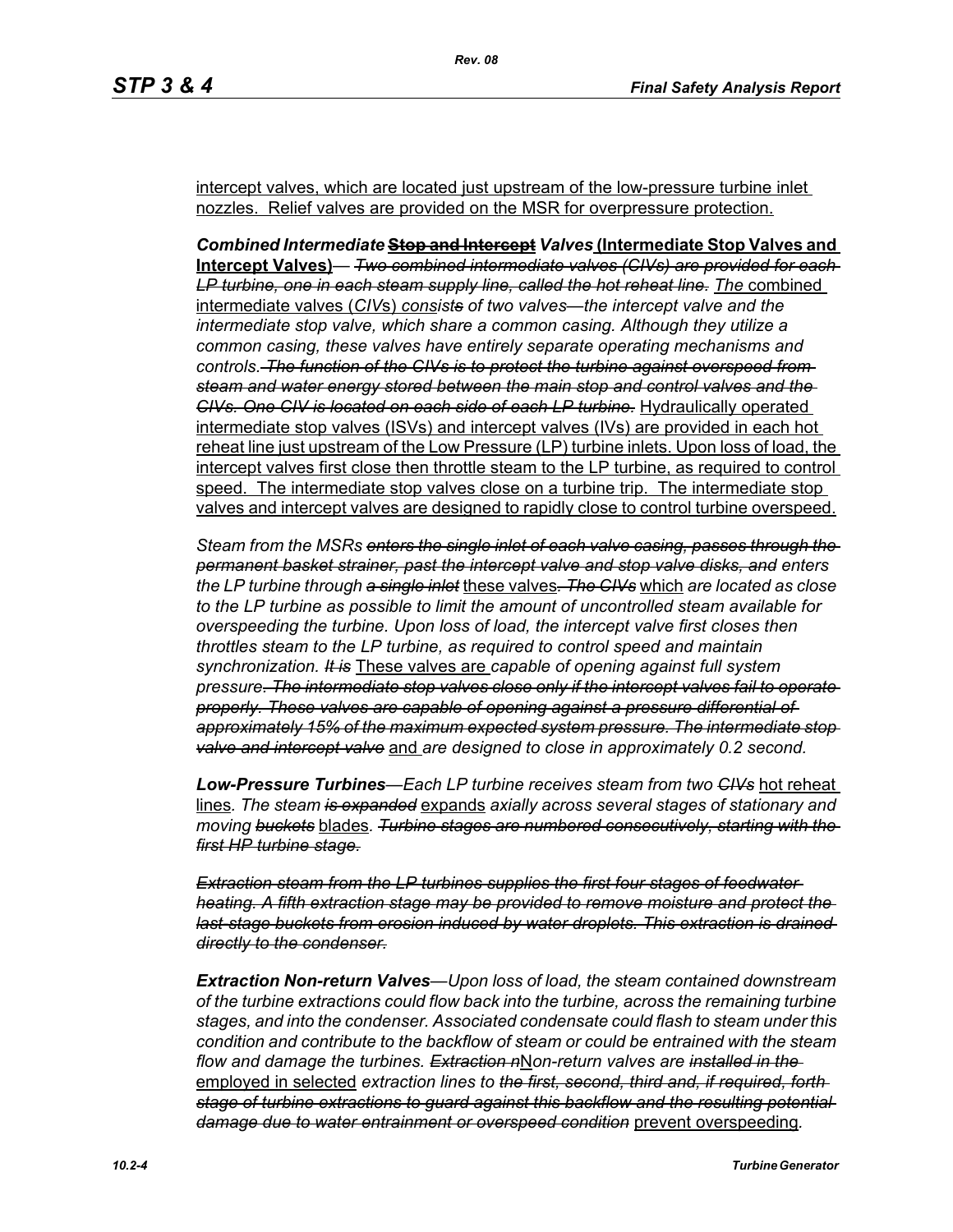The non-return valves are spring assisted closure type check valves. Spring assisted non-return valves are held open with instrument air. They close on loss of air. When the air is released the springs act to close the valves. Closure time is within 2 seconds from tripping the air relay dump valve. If the air relay dump valve fails to vent the air to the non-return valve actuators, they will close on reverse steam flow.

There are thirteen (13) extraction non-return valves. Seven are located on high pressure extraction steam lines to the two No. 5 and two No. 6 feedwater heaters, the two MSRs, and the turbine gland seal evaporator. Six are located on low pressure turbine extraction lines to the three No. 3 and three No. 4 low pressure heaters. A single failure of an extraction nonreturn valve will not cause the turbine speed to exceed its design overspeed of 120% of rated speed after a full load rejection.

Non-return valves are not used on extraction lines to the three No. 1 and three No. 2 low pressure heaters and, because of the relatively low potential energy for increasing the turbine speed, are not required for turbine overspeed protection.

Generator—The generator is a direct-driven, three-phase, 60 Hz, 188.5 rad/s (1800 RPM)*, four-pole synchronous generator with water-cooled stator and hydrogen cooled rotor.*

*The rotor is manufactured from a one-piece forging and includes layers of field windings embedded in milled slots. The windings are held radially by steel slot wedges at the rotor outside diameter. The wedge material maintains its mechanical properties at elevated temperature. The magnetic field is generated by DC power which is fed to the windings through collector rings located outboard of the main generator bearings. The rotor body and shaft is machined from a single, solid steel forging. Detailed examinations include:* 

- *(1) material property checks on test specimens taken from the forging;*
- *(2) photomicrographs for examination of microstructure;*
- *(3) magnetic particle and ultrasonic examination;*
- *(4) surface finish tests of slots for indication of a stress riser* residual stress measurement at vendor factory test.

STP DEP 1.1-2

STP DEP 10.2-4

*Bulk Hydrogen System—The bulk hydrogen and CO*2 *system is illustrated on Figure 10.2-4. The hydrogen system is designed to provide the necessary flow and pressure at the main generator for purging carbon dioxide during startup and supply makeup hydrogen for generator leakage during normal operation.*

*The bulk hydrogen system utilizes the guidelines given in EPRI report NP-5283-SR-A*  with respect to these portions of the guidelines involving hydrogen that do not deal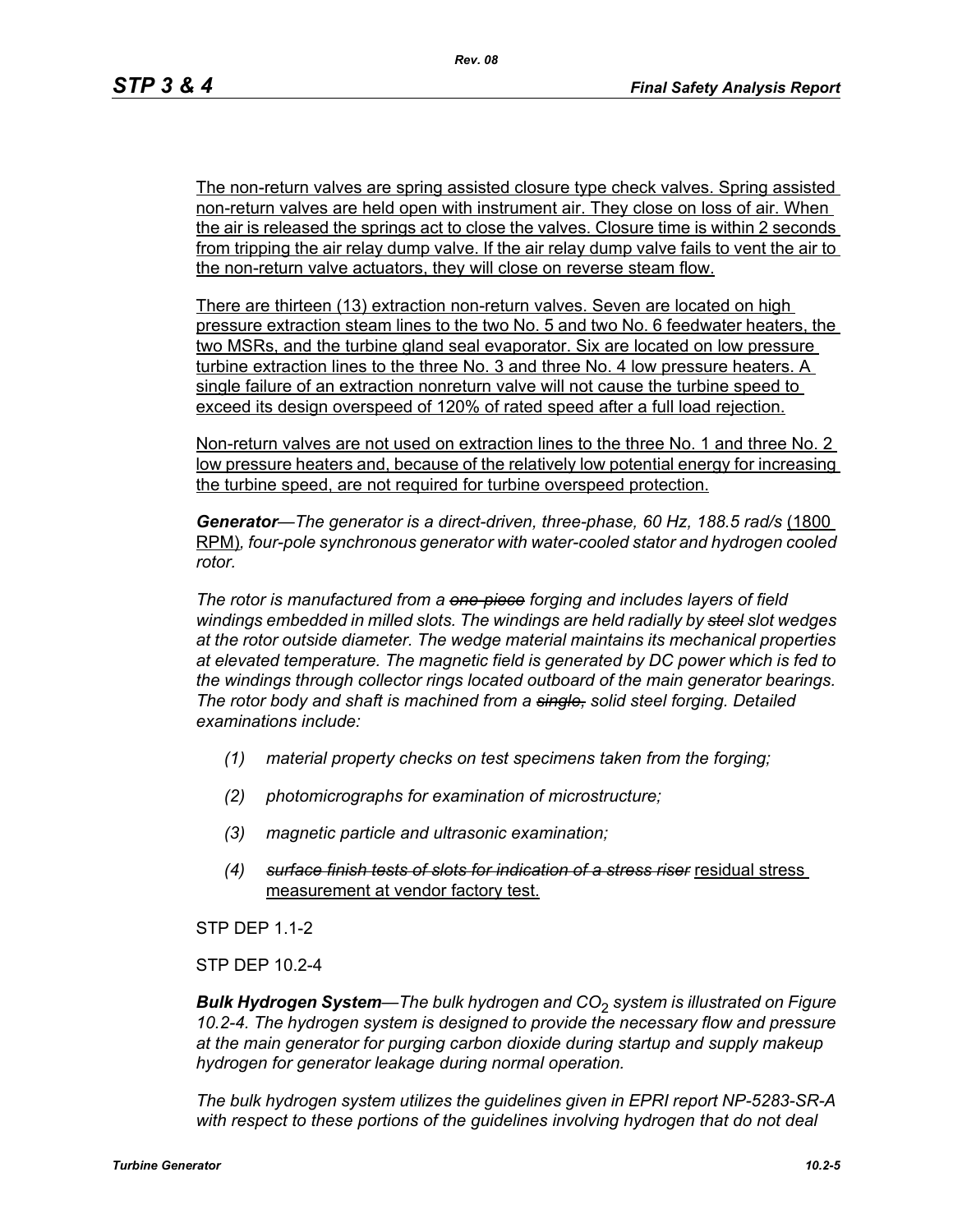*specifically with the HWC system. Specifically, the bulk hydrogen system piping and components will be located to reduce risk from their failures.* A single bulk hydrogen storage facility will be used to store hydrogen compressed gas cylinders for STP 3 & 4. *The bulk hydrogen storage is located outside but near the Turbine Building* and at least 100m from any safety-related building*. The hydrogen lines are provided with a pressure reducing station that limits the maximum flow to less than 100 standard cubic meters per minute before entering the Turbine Building. Equipment and controls used to mitigate the consequences of a hydrogen fire/explosion will be designed to be accessible and remain functional during the postulated postaccident condition. The design features and/or administrative controls shall be provided to ensure that the hydrogen supply is isolated when normal building ventilation is lost.*

#### **10.2.2.3 Normal Operation**

STP DEP 10.2-1

*During normal operation, the main stop valves and CIVs* , intermediate stop valves and intercept valves *are wide open. Operation of the T-G is under the control of the Electro-Hydraulic Control (EHC) System. The EHC System is comprised of three basic subsystems: the speed control unit, the load control unit, and the flow control unit. The normal function of the EHC System is to generate the position signals for the four main stop valves, four main control valves, and six CIVs* intermediate stop valves and six intercept valves.

#### **10.2.2.4 Turbine Overspeed Protection System**

The information in this subsection of the reference ABWR DCD is replaced in its entirety with the following information.

STP DEP 10.2-3

The electro-hydraulic control (EHC) system provides the normal speed control for the turbine and comprises a first line of defense against turbine overspeed. This system includes the main steam control valves (CV), intermediate steam intercept valves (IV), and fast-acting valve-closing functions within the EHC system. The normal speed control unit utilizes three speed signals. Loss of any two of these speed signals initiates a turbine trip via the Emergency Trip System (ETS). An increase in speed above setpoint tends to close the control and intercept valves in proportion to the speed increase. The EHC fully shuts off steam to the high pressure turbine (HP) at approximately 105% of the turbine rated speed by closing the turbine control valves, and the EHC fully shuts off steam to the low pressure turbines (LPs) at approximately 107% of the turbine rated speed by closing the intercept valves.

Rapid turbine accelerations resulting from a sudden loss of load at higher power levels normally initiate the fast-acting solenoids via the speed control system's Power-Load Unbalance (PLU) function, to rapidly close the control valves and intercept valves irrespective of the current turbine speed. Normal speed control is supplemented by the PLU function which is implemented in the EHC, and together they form the first line of defense against turbine overspeed. The PLU uses the difference between turbine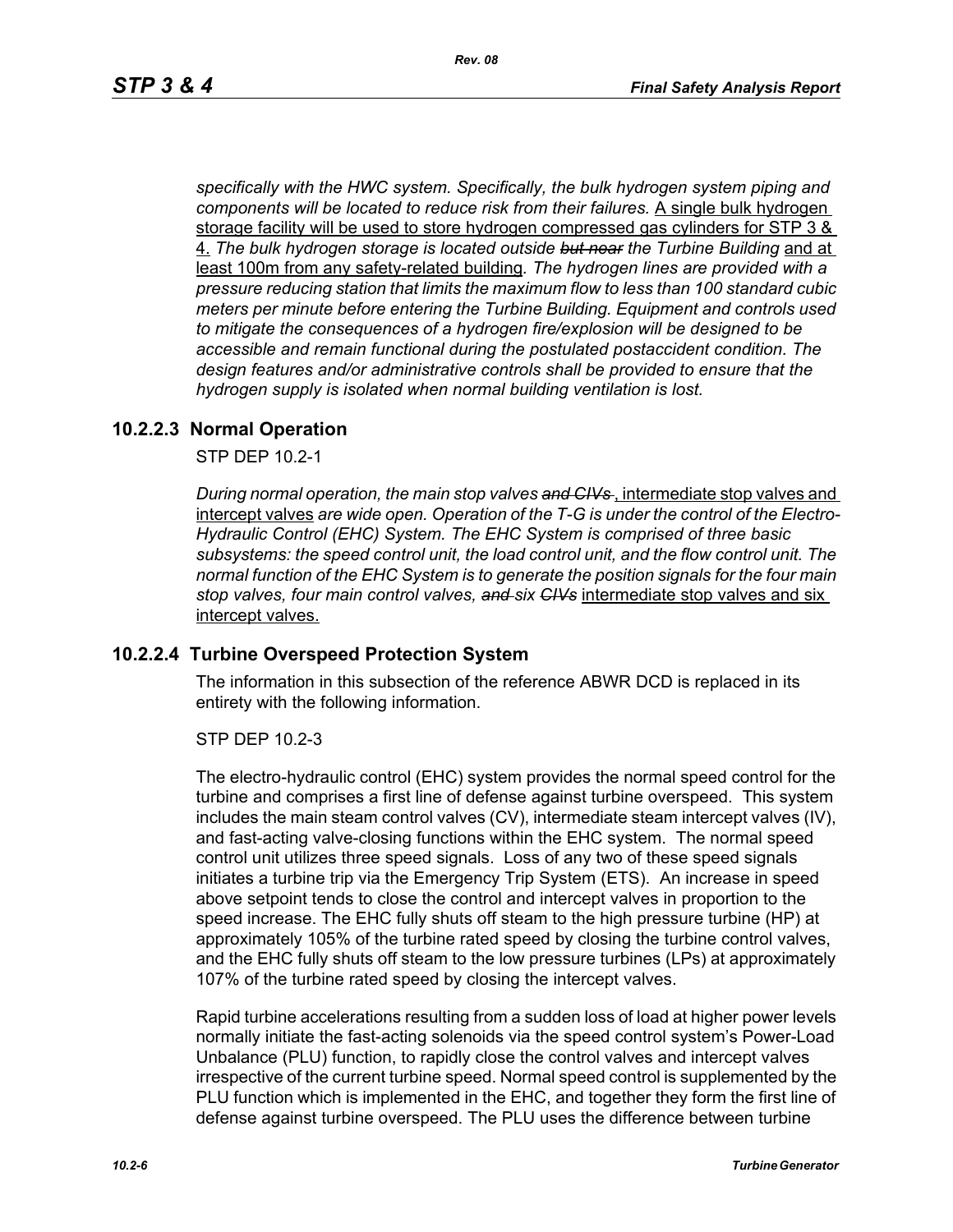power and load indications, which are high pressure turbine exhaust steam pressure and generator current, respectively, to cause fast closure of the turbine control valves and intercept valves when the difference between power and load exceeds approximately 40%, to limit overspeed in the event of a full load rejection. A load rejection below approximately 40% power (reactor trip threshold) will not result in a PLU actuation and subsequent control valve fast closure. Instead, it will result in normal control valve closure under normal servo control to prevent turbine speed from exceeding the primary overspeed trip setpoint of 110%; and will result in opening of the turbine bypass valves for reactor pressure control.The normal speed control system, including the PLU function, is designed to limit peak overspeed resulting from a loss of full load, to at least 2% below the overspeed trip set point. Typically, this peak speed is in a range of 105-108% of rated speed, and the overspeed trip set point is typically close to 110% of rated speed. All turbine steam control and intercept valves are fully testable during normal operation. The fast closing feature, provided by action of the fast-acting solenoids, is testable during normal operation.

If the normal speed control and the PLU function should fail, the turbine primary and emergency overspeed trip devices close the steam admission valves (turbine stop, control, intermediate stop and intercept valves) and the extraction steam non-return valves through the actuation of the air relay dump valve. This turbine overspeed protection system, which includes the diverse primary and emergency turbine overspeed protection functions, comprises the second line of defense against turbine overspeed. This overspeed protection system is designed to ensure that even with failure of the normal speed control system, the resulting turbine speed does not exceed 120% of rated speed. In addition, the components and circuits comprising the turbine overspeed protection system are testable when the turbine is in operation.

The primary trip function is independent and diverse from the emergency trip function as explained below (refer to Figure 10.2-5, Turbine Overspeed Trip System Functional Diagram). Two-out-of-three logic is employed in both the primary and emergency overspeed trip circuitry. Each trip function can de-energize its associated trip pilot valve solenoids of the electro-hydraulic Emergency Trip Device (ETD). The ETD is composed of two independent trip valves, each with two normally energized fail-safe solenoids. For each trip valve, each trip pilot valve solenoid is powered from a separate power source. The solenoids de-energize in response to detection of an overspeed condition by the turbine speed control logic. De-energization of both trip pilot valve solenoids is necessary to cause the spool in their respective trip valve to reposition, which depressurizes the emergency trip fluid system, rapidly closing all steam inlet valves and indirectly closing the steam extraction nonreturn valves. Accordingly, the repositioning of only one of the two trip valves is necessary to trip the main turbine. A single electrical component failure does not compromise trip protection, and does not result in a turbine trip. Each trip valve in the ETD is testable while the turbine is in operation.

The diverse primary overspeed trip function utilizes three passive speed sensors that are separate from the active speed sensors used for normal speed control and emergency trip function. Speed sensors are diverse (passive and active sensors) between primary overspeed and emergency overspeed trip. Speed sensing for primary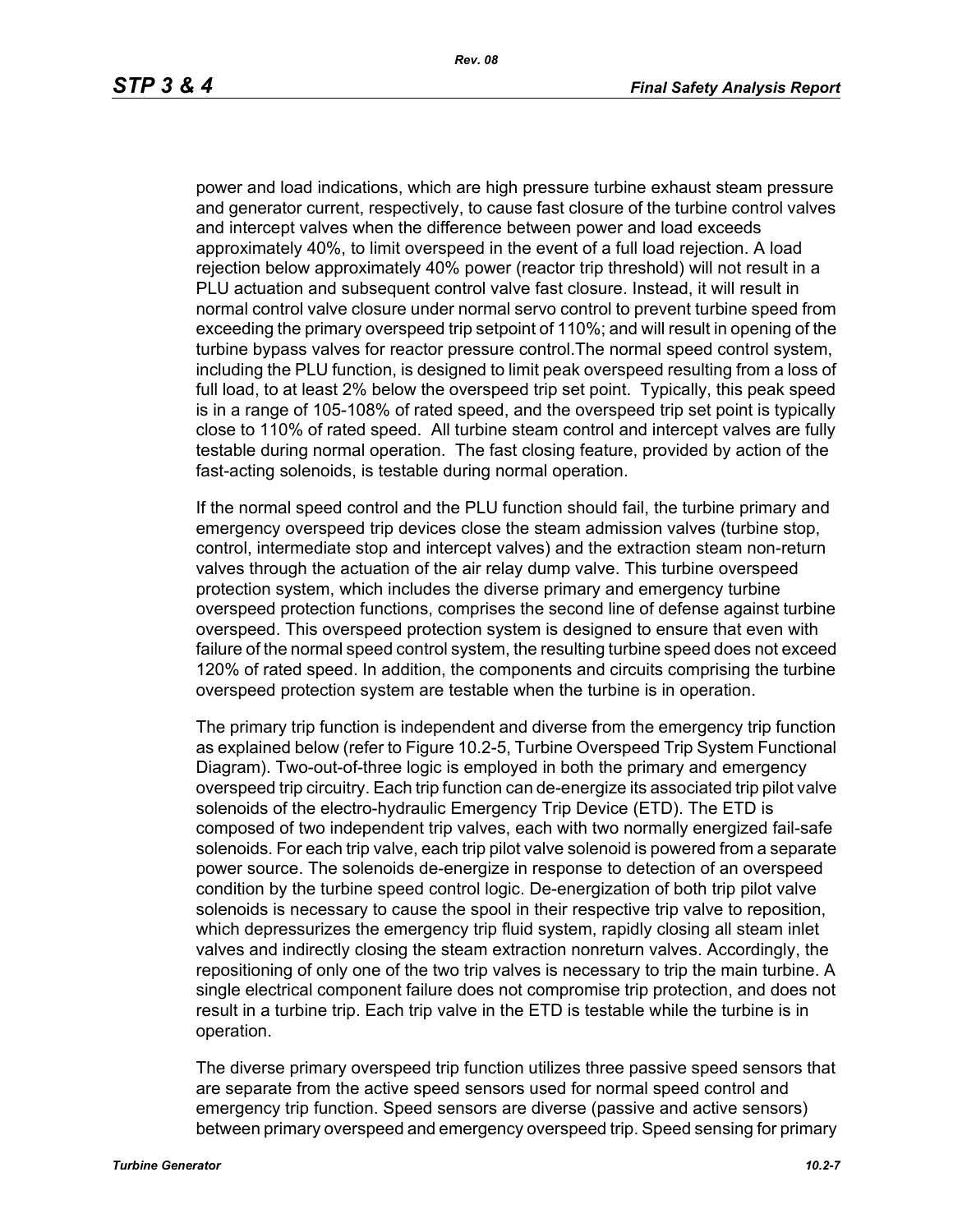and emergency overspeed trip functions also use separate speed wheels (refer to Figure 10.2-5). Each speed signal for the primary trip function is compared to a speed setpoint of approximately 110% of rated speed, and produces trip signals arranged in two-out-of-three logics, to de-energize both trip pilot valve solenoids of one of the two trip valves of the ETD. Both trip pilot valve solenoids must be de-energized to trip the associated trip valve. The ETD has two redundant trip valves. Tripping of either redundant trip valve will drain the emergency trip fluid, resulting in a turbine trip.

The emergency overspeed trip function is the redundant backup electrical overspeed trip and uses three active magnetic pickups to sense turbine speed that are separate from those used by the primary overspeed trip function. The speed setpoint for the emergency overspeed trip function is approximately 111% of rated speed.

The control signals from the two turbine-generator overspeed trip functions are isolated from, and independent of, each other. The two overspeed trip functions use diverse electronic means (hardware and software/firmware) to eliminate common cause failures from rendering the trip functions inoperable. The two overspeed trip systems are installed in separate cabinets, each with redundant uninterruptable power sources.

The emergency electrical overspeed trip function uses the same turbine speed sensing techniques and the same speed sensors as the normal speed control system. The normal speed controllers and emergency overspeed protection trip controllers may be located in the same cabinet (refer to Figure 10.2-5). However, the control signals from the normal speed control system and the trip signals from the emergency overspeedprotection trip function are separate from each other. This means that the emergency overspeed protection trip function is implemented in three separate trip controllers, and that these trip controllers are separate from the normal speed controllers, so that the control signals from the two systems are isolated from, and independent of, each other. The trip output signals from the trip controllers are arranged in two-out-of-three logic to de-energize the trip pilot valve solenoids of one of the two trip valves in the ETD to cause a turbine trip. Redundant power sources are provided for the trip controllers and normal speed controllers. Loss of power to one trip controller will result in a single channel trip signal to the two-out-of-three trip logic with no turbine trip. Functional independence of the normal speed control system and the emergency overspeed trip system is assured in that failure of the normal speed controllers does not affect the ability of the emergency overspeed trip function.

The overspeed sensing devices are located in the turbine front bearing standard, and are therefore protected from the effects of missiles or pipe breakage. The hydraulic lines are fail-safe; if one were to be broken, loss of hydraulic pressure would result in a turbine trip. The ETD is also fail-safe. Each trip valve transfers to the trip state on a loss of power to both of its associated trip pilot valve solenoids, resulting in a turbine trip. These features provide inherent protection against failure of the overspeed protection system caused by low trajectory missiles or postulated piping failures.

Each turbine extraction line is reviewed for potential energy and contribution to overspeed. The number and type of extraction non-return valves required for each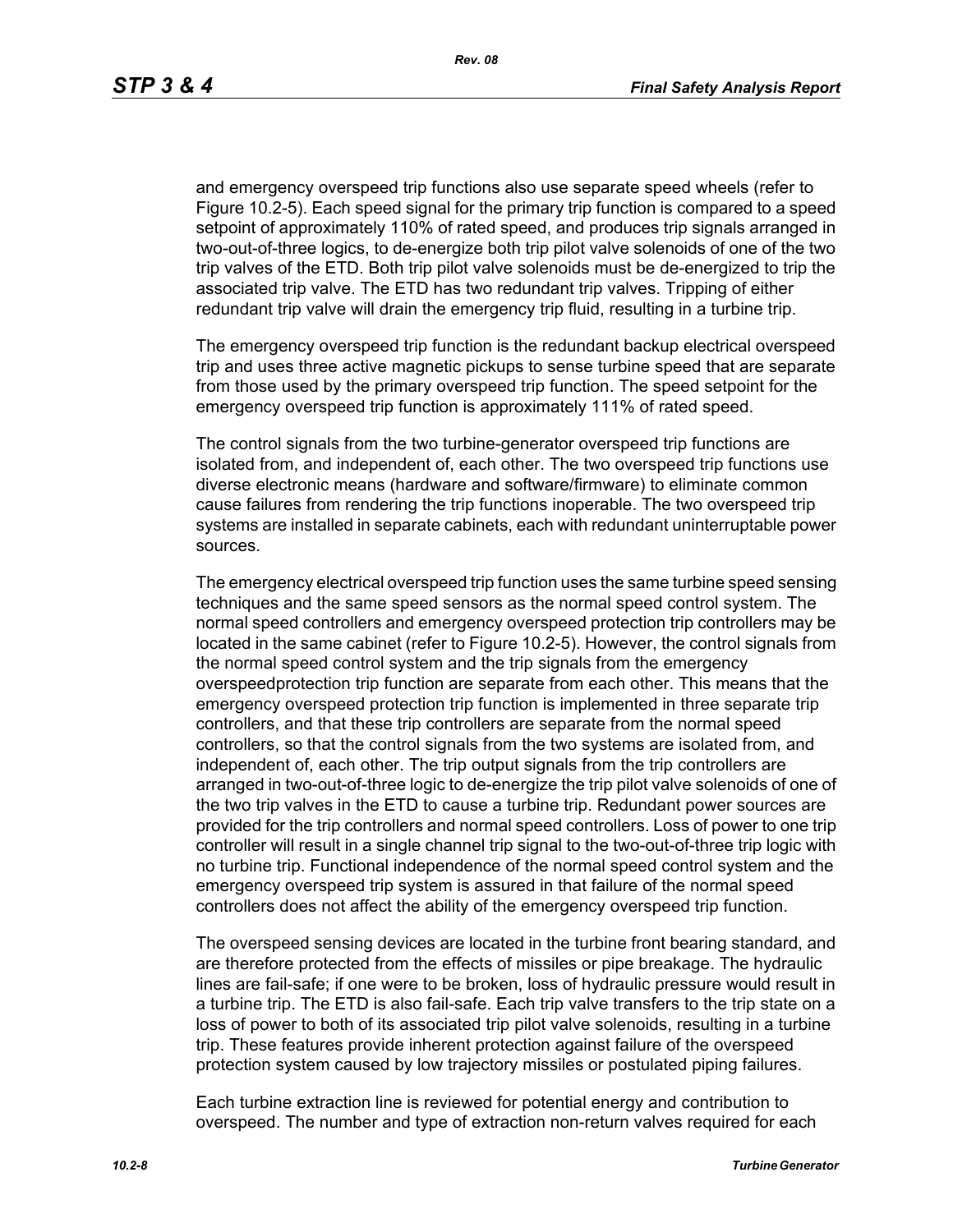extraction line are specified based on the enthalpy and mass of steam and water in the extraction line and feedwater heater. Higher energy lines are provided with powerassisted closed non-return valves, controlled by an air relay dump valve, which in turn, is activated by the emergency trip fluid system. The air relay dump valve, actuated on a turbine trip, dumps air from the extraction non-return valve actuators to provide rapid closing. The closing time of the extraction non-return valves is sufficient to minimize steam contribution to the turbine overspeed event.

The following component redundancies are employed to guard against excessive overspeed:

- (1) Main stop valves/control valves
- (2) Intermediate stop valves/intercept valves
- (3) Normal speed control/primary overspeed control/emergency overspeed control
- (4) Fast-acting solenoid valves/emergency trip fluid system (emergency trip device)
- (5) Speed control signals/primary overspeed trip/emergency overspeed trip
- (6) Spring assisted non-return check valves where needed/ air relay dump valve for spring assisted non-return valves

The main stop valves and control valves provide full redundancy in that these valves are in series and have independent control signals and operating mechanisms. Closure of all four stop valves or all four control valves effectively shuts off all main steam flow to the HP turbine. The intermediate stop and intercept valves are also fully redundant in that they are in series and have separate control signals and operating mechanisms. Closure of either valve or both valves in each of the six sets of intermediate stop and intercept valves effectively shuts off steam flow to the three LP turbines. This arrangement is such that failure of a single valve to close does not result in a maximum speed in excess of design limits. To ensure water flashing to steam from the feedwater heaters, moisture separators/reheaters, and the gland seal evaporator does not contribute to acceleration of the turbine after a trip, spring assisted non-return check valves are installed on lines that could contain high amounts of entrained energy.

The following is a summary of the shared hydraulic components and system interfaces.

- The fluid trip system supply (FTS) provides hydraulic fluid to the trip valves. Failure of this supply line will fail safe because loss of oil pressure will cause all valves to fast close.
- **The hydraulic power unit (HPU) has one central reservoir, two redundant pumps,** associated filters and control valves. These pumps supply high-pressure hydraulic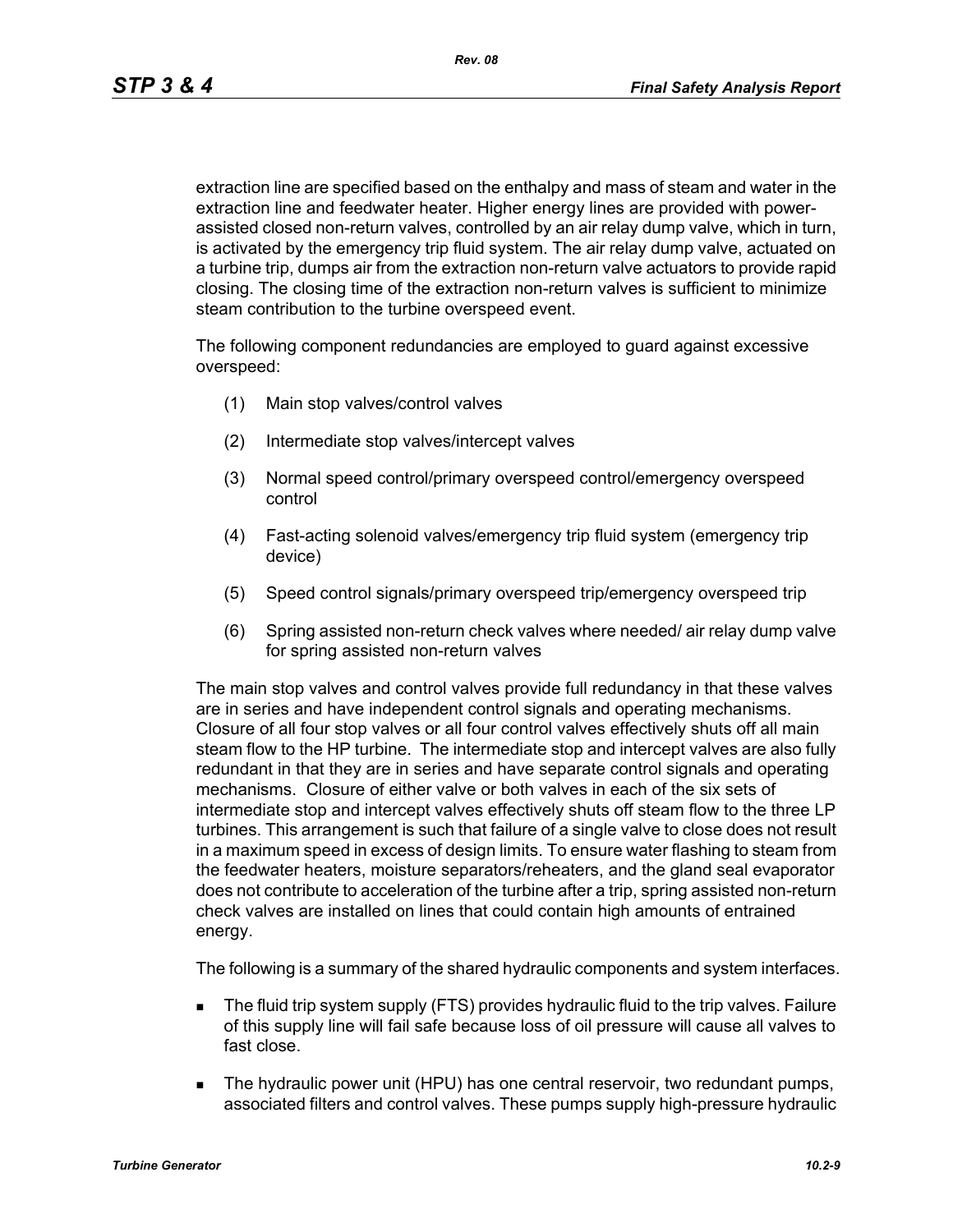fluid for the fluid trip system, normal control of turbine valves and the main steam bypass valves.

- There is one hydraulic fluid drain header for the main stop valves (MSV) and one drain header for the control valves (CV). These two headers drain to the HPU reservoir through a common drain line.
- There is one hydraulic fluid drain header for three intermediate stop valves (ISV) and three intercept valves (IV), with one common drain line to the HPU reservoir. A similar arrangement exists for the other three ISVs and three IVs.
- **The hydraulic fluid drain headers and drain lines are large diameter pipes, and are** arranged with the appropriate slope to drain to the HPU reservoir.
- Each pair of ISVs and IVs share a common valve body, also referred to as a CIV, but each valve has its own separate valve disk, actuator, and instrumentation. The ISVs and IVs operate separately from each other as discussed in COLA Part 2, Tier 2, Subsection 10.2.2.2.
- The trip valves and lockout valves drain emergency trip system (ETS) fluid to a common drain header, where it is drained to the HPU reservoir through a common drain pipe. The header drain will be a one-inch nominal, or greater, pipe.
- The drain header has one vent line to the HPU reservoir
- Periodic surveillance testing of valves and trip devices ensure that the drain lines are not plugged.
- There is one air relay dump valve that controls air to the steam extraction non-return valves. Venting of the air through the air relay dump valve will enable spring assisted closure of the non-return valves. The instrument air system supplies clean and filtered air to the non-return valves and the relay dump valve. See COLA Part 2, Tier 2, Subsection 9.3.6 for more details of the instrument air system. The extraction non-return valves are check valves and, should the air fail to vent, they would close on reverse flow without the spring assist.

# **10.2.2.5 Turbine Protection System**

STP DEP 10.2-3

*In addition to the overspeed trip signals discussed, the ETS closes the main stop*  valves *and control valves*,*and the CIVs* intermediate stop valves and intercept valves, and the extraction non-return valves *to shut down the turbine on the following signals.*

- *(1) Emergency*Manual *trip pushbutton*switch *in* the *control room*
- *(2) Moisture Separator high level*
- *(3) High condenser pressure*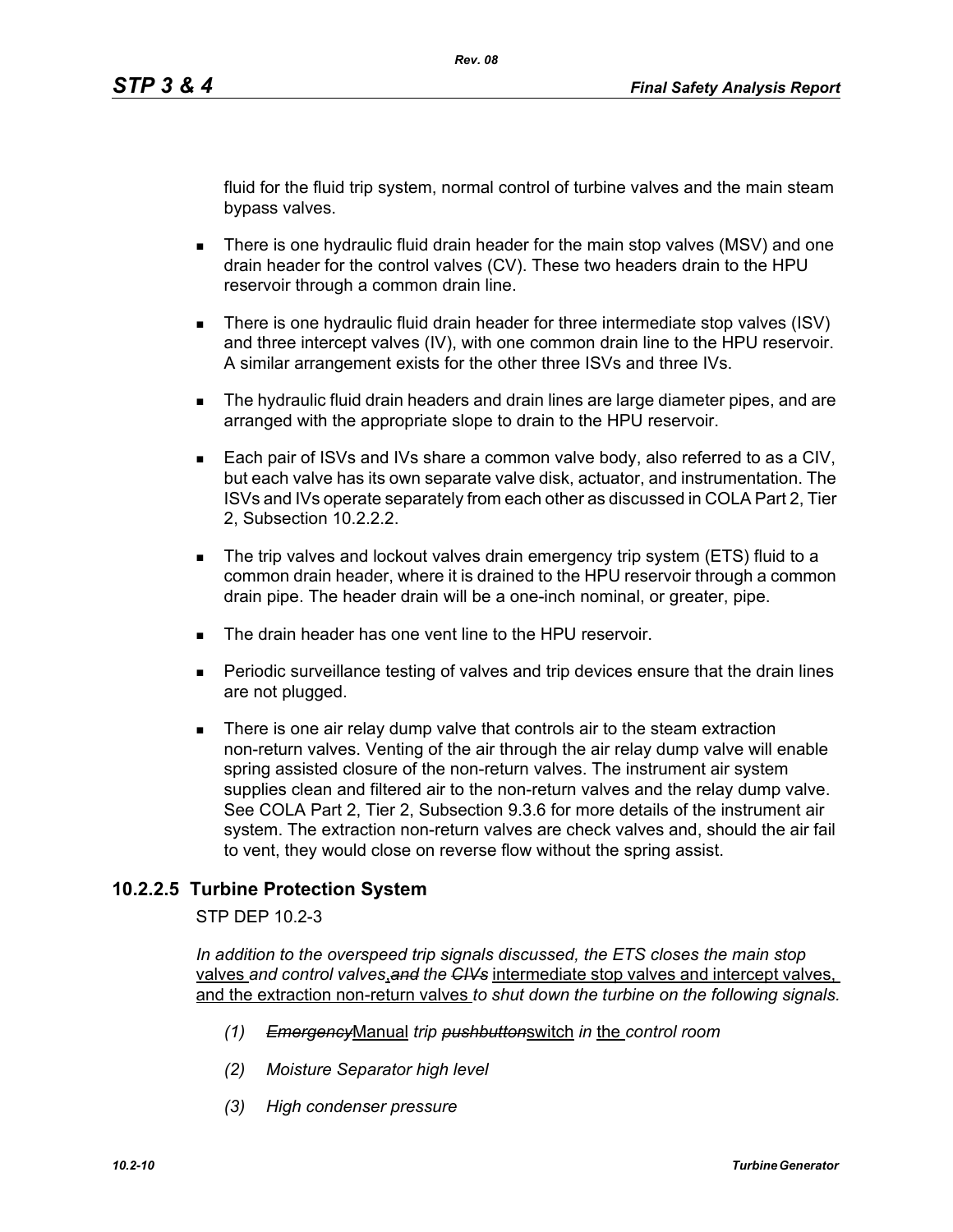- *(4) Low lube oil pressure*
- *(5) LP turbine exhaust hood high temperature*
- *(6) High reactor water level*
- *(7) Thrust bearing wear*
- *(8) Overspeed (electrical and mechanical)* Not Used
- *(9) Manual* Manual *trip handle on* switch near the *front standard*
- *(10) Loss of stator coolant*
- *(11) Low hydraulic fluid pressure*
- *(12) Any* Selected *generator trip*
- *(13) Loss of EHC electrical power*
- *(14) Excessive turbine shaft vibration*
- *(15) Loss of two* of the three *speed signals* that are shared by the normal speed control and emergency overspeed trip functions
- *(16) Loss of two pressure control channels*

*All of the above trip signals except* generator trips, loss of power, and *vibration and manual trips use 2/3 or 2/4* two-out-of-three *coincident trip logic.*

*When the ETS is activated, it overrides all operating signals and trips the main stop and*valves, *control valves, and combined intermediate* stop valves, and intercept *by way of their disk/dump valves.* The extraction non-return valves also close by venting air through the relay dump valve.

The manual trip switches in the control room and near the front standard are directly hardwired to interrupt power to the trip pilot valve solenoids, resulting in dumping of the ETS fluid and a turbine trip.

#### **10.2.2.6 Turbine-Generator Supervisory Instruments**

STP DEP 10.2-1

*Although the turbine is not readily accessible during operation, the turbine supervisory instrumentation is sufficient to detect any potential malfunction. The turbine supervisory instrumentation includes monitoring of the following:*

*(13) Exciter* Collector *air temperatures*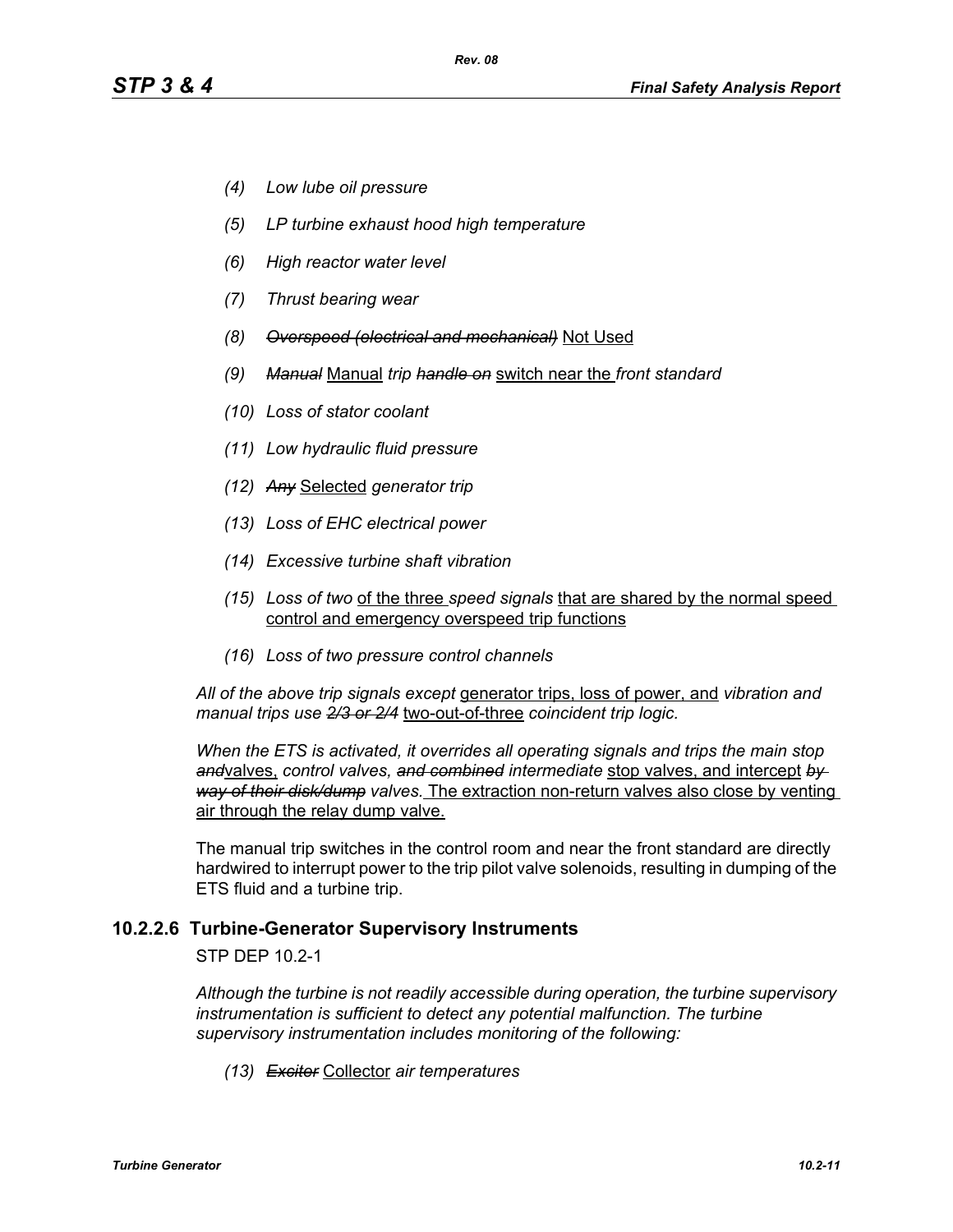# **10.2.2.7 Testing**

STP DEP 10.2-3

*The electrical and mechanical* Primary and Emergency *overspeed trip* circuits and *devices can be tested remotely at* shut down, *rated speed* and *under load, by means of controls on the EHC test panel.*in the Main Control Room. *Operation of the overspeed protection devices under controlled, overspeed* speed *conditions* is checked at startup and after each refueling or major maintenance outage. **In some** cases, operation of the overspeed protection devices can be tested just prior to shutdown, thus negating the need to test overspeed protection devices during subsequent startup, if no maintenance is performed affecting the overspeed trip circuits and devices.

During refueling, or maintenance shutdowns, coinciding with the in-service inspection schedule required by Section XI of the ASME Code for reactor components, at intervals defined in Subsection 10.2.3.6, at least one main steam stop valve, one turbine control valve, one intermediate stop valve, and one intercept valve are dismantled to conduct visual and surface examinations of valve seats, disks and stems. If unacceptable flaws or excessive corrosion is found in a valve, all other valves of that type are dismantled and inspected. Valve bushings are inspected and cleaned, and bore diameters checked for proper clearance.

Main stop valves and turbine control valves, intercept valves and intermediate stop valves are exercised quarterly (or as required by the missile probability analysis) by closing each valve and observing the remote valve position indicator for fully CLOSED position status. This test also verifies operation of the fast close function of each main steam stop, turbine control, intercept and intermediate stop valve during the last few percent of valve stem travel.

Access to required areas outside of the turbine shielding is provided on the turbine floor under operating conditions.

*Provisions for testing each of the following devices while the unit is operating are included:*

- *(1) Main stop valves and control valves*
- *(2) Turbine bypass valves*
- *(3) Low pressure turbine combined intermediate* stop and intercept *valves (CIVs)*
- *(4) Overspeed governor* Emergency trip devices
- *(5) Turbine extraction nonreturn valves*
- *(6) Condenser vacuum trip system* Not Used
- *(7) Thrust bearing wear detector* Not Used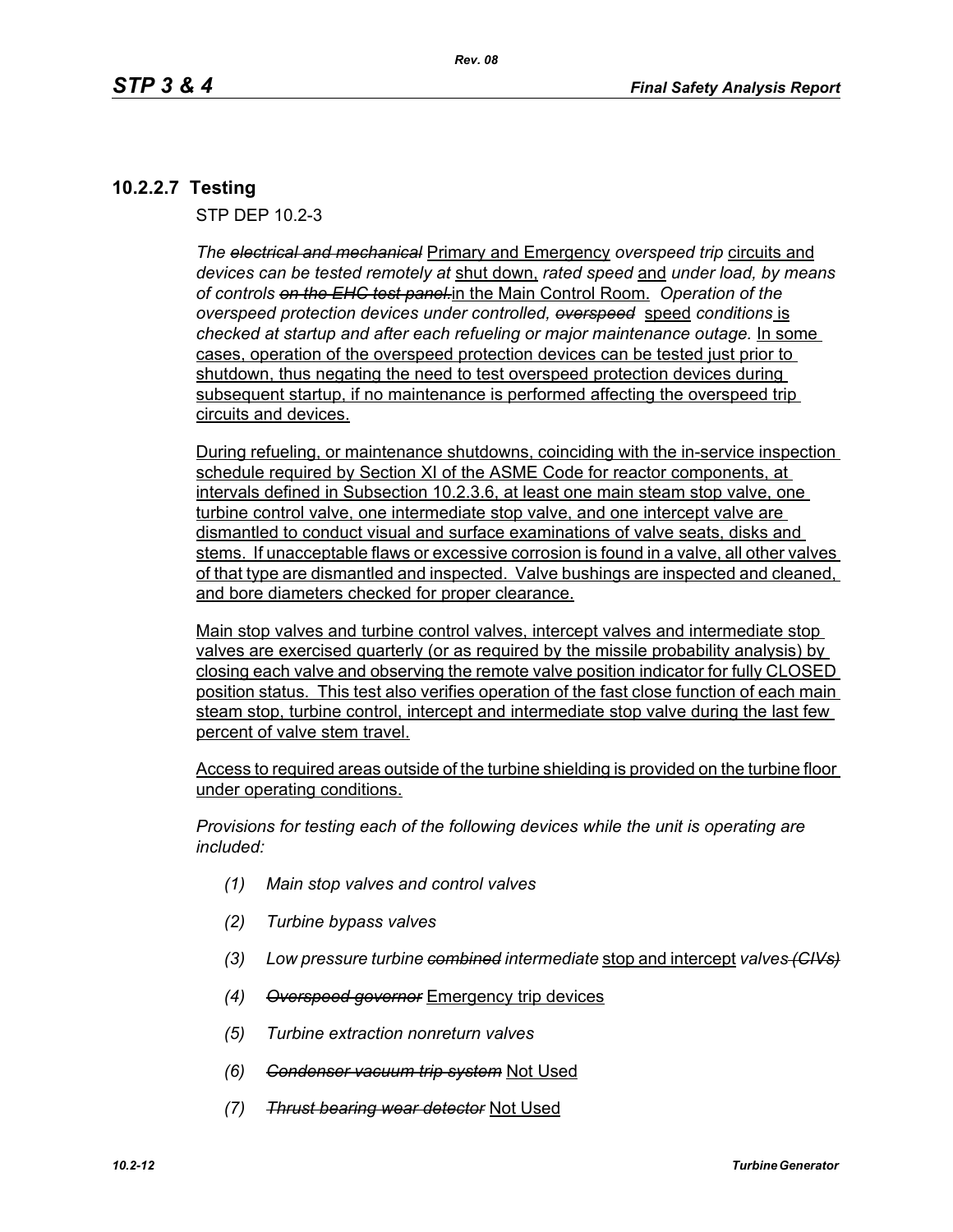- *(8) Remote trip solenoids* Not Used
- *(9) Lubricating oil pumps*
- *(10) Control fluid pumps*

#### **10.2.3.1 Materials Selection**

STP DEP 10.2-2

*Since actual levels of FATT and Charpy V-notch energy vary depending upon the size of the part, and the location within the part, etc., these variations are taken into account in accepting specific forgings for use in turbines for nuclear application. The fracture appearance transition temperature (50% FATT), as obtained from Charpy tests performed in accordance with specification ASTM A-370, will be no higher than - 17.8°C for low-pressure turbine disks. The Charpy V-notch energy at the minimum operating temperature of each low-pressure disk in the tangential direction should be at least 81.4 Nm.*

Low-pressure turbine wheel (disc) forgings are made from vacuum treated Ni-Cr-Mo-V alloy steel forgings. The fracture appearance transition temperature (50% FATT), as obtained from Charpy tests performed in accordance with ASTM A-370, will be no higher than 0ºF for low-pressure turbine wheel (disc) forgings. The Cv energy at the minimum operating temperature will be at least 60 ft-lbs for a low-pressure turbine wheel (disc) forging. A minimum of three Cv specimens will be tested in accordance with specification ASTM A-370 to determine this energy level. The determination of FATT is used in lieu of nil-ductility transition temperature methods.

Large integral rotors are also made from vacuum treated Ni-Cr-Mo-V alloy steel forgings. Their larger size limits the achievable properties. The fracture appearance transition temperature (50% FATT), as obtained from Charpy tests performed in accordance with ASTM A-370, will be no higher than +40ºF for large integral forgings. The Cv energy at the minimum operating temperature will be at least 45 ft-lbs for a large integral rotor forging. A minimum of three Cv specimens will be tested in accordance with specification ASTM A-370 to determine this energy level.

Current turbine designs utilize rotors produced from large integral forgings. Future turbine designs may include fabricated rotors produced from multiple wrought components. Acceptable material properties will be consistent with component size and fabrication method.

# **10.2.3.2 Fracture Toughness**

STP DEP 10.2-2

*Stress calculations include components due to centrifugal loads, interference fit, and thermal gradients where applicable. The ratio of material fracture toughness, KIC (as derived from material tests on each major part or rotor), to the maximum tangential stress* intensity *at speeds from normal to 115% of rated speed* design overspeed *is at least 10 mm1/2* 2 at minimum operating temperature. The fracture toughness (KIC)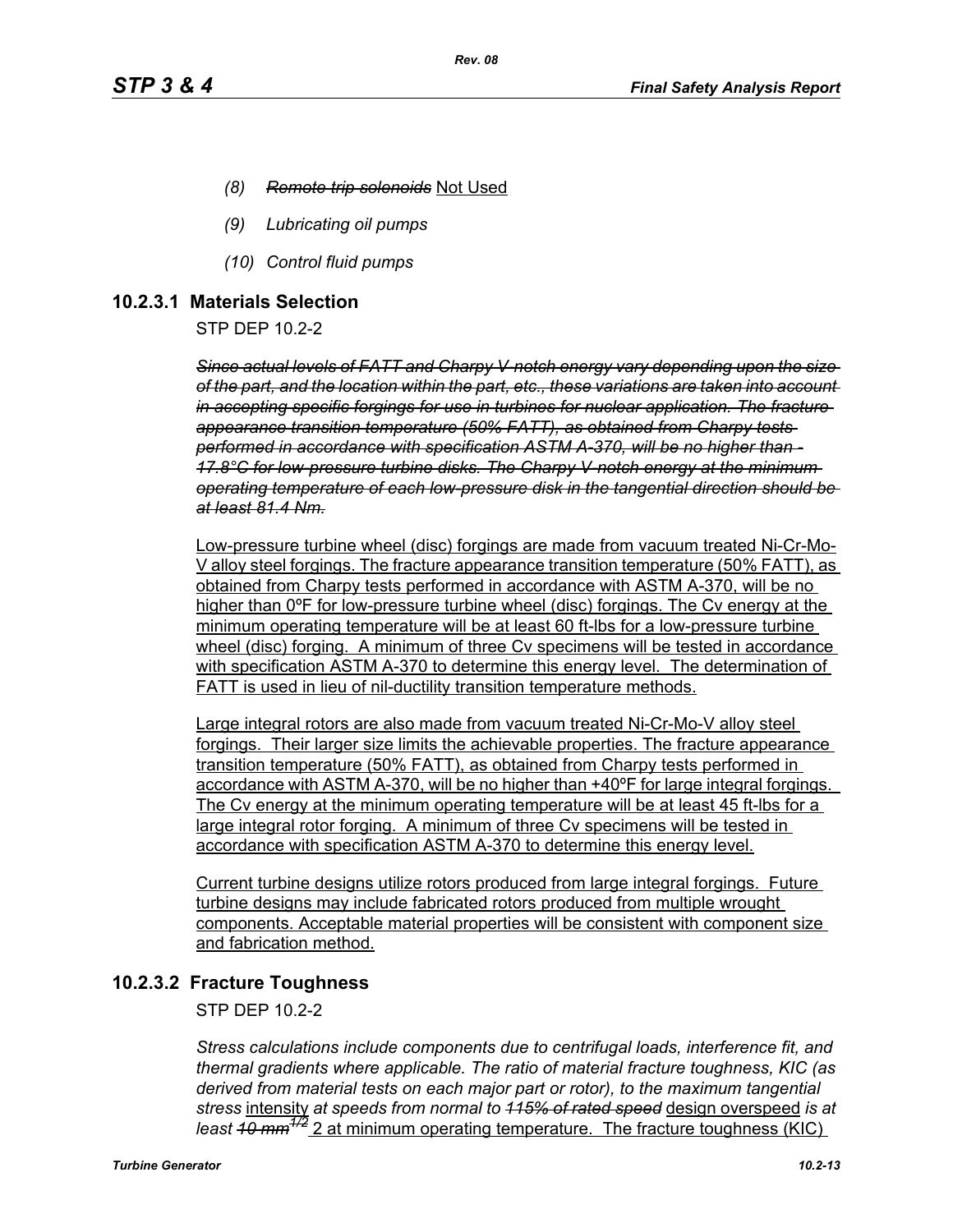value is determined using a value of deep-seated FATT based on the measured FATT values from trepan specimens, and a correlation factor obtained from historical integral rotor test data.

*Adequate material facture toughness needed to maintain this ratio is assured by destructive tests on material samples using correlation methods which are as conservative, or more so, than those presented in Reference 10.2-1. However, this method of obtaining fracture toughness, KIC, will be used only on materials which exhibit a well-defined Charpy energy and fracture appearance transition curve and strain-rate insensitive. The COL applicant will provide the test data and the calculated toughness curve to the NRC staff for review. (See Subsection 10.2.5.1 for COL license information.)*

*Turbine operating procedures are employed to preclude brittle fracture at startup by ensuring that metal temperatures are (a) adequately above the FATT, and (b) as defined above, sufficient to maintain the fracture toughness to tangential stress ratio at or above 10 mm1/2. Sufficient warmup time is specified in the turbine operating instruction to assure that toughness will be adequate to prevent brittle fracture during startup.* Sufficient warm-up time is specified in the turbine operating instructions to ensure that the above ratio of fracture toughness to stress intensity is maintained during all phases of anticipated turbine operation.

# **10.2.3.3 High Temperature Properties**

STP DEP 10.2-2

*The operating temperatures of* both *the high-pressure* and the low pressure *rotors are below the stress rupture range. Therefore, creep-rupture is not a significant failure mechanism.* 

# **10.2.3.4 Turbine Design**

STP DEP 10.2-2

*The turbine assembly is designed to withstand normal conditions and anticipated transients, including those resulting in turbine trip, without loss of structural integrity. The design of the turbine assembly meets the following criteria:* 

- *(1) Turbine shaft bearings are designed to retain their structural integrity under normal operating loads and anticipated transients, including those leading to turbine trips.*
- *(2) The multitude of natural critical frequencies of the turbine shaft assemblies existing between zero speed and 20% overspeed are controlled in the design and operation so as to cause no distress to the unit during operation.*
- *(3) The maximum tangential stress resulting from centrifugal forces, interference fit, and thermal gradients does not exceed 0.75 of the yield strength of the materials at 115% of rated speed.* The turbine rotor average tangential stress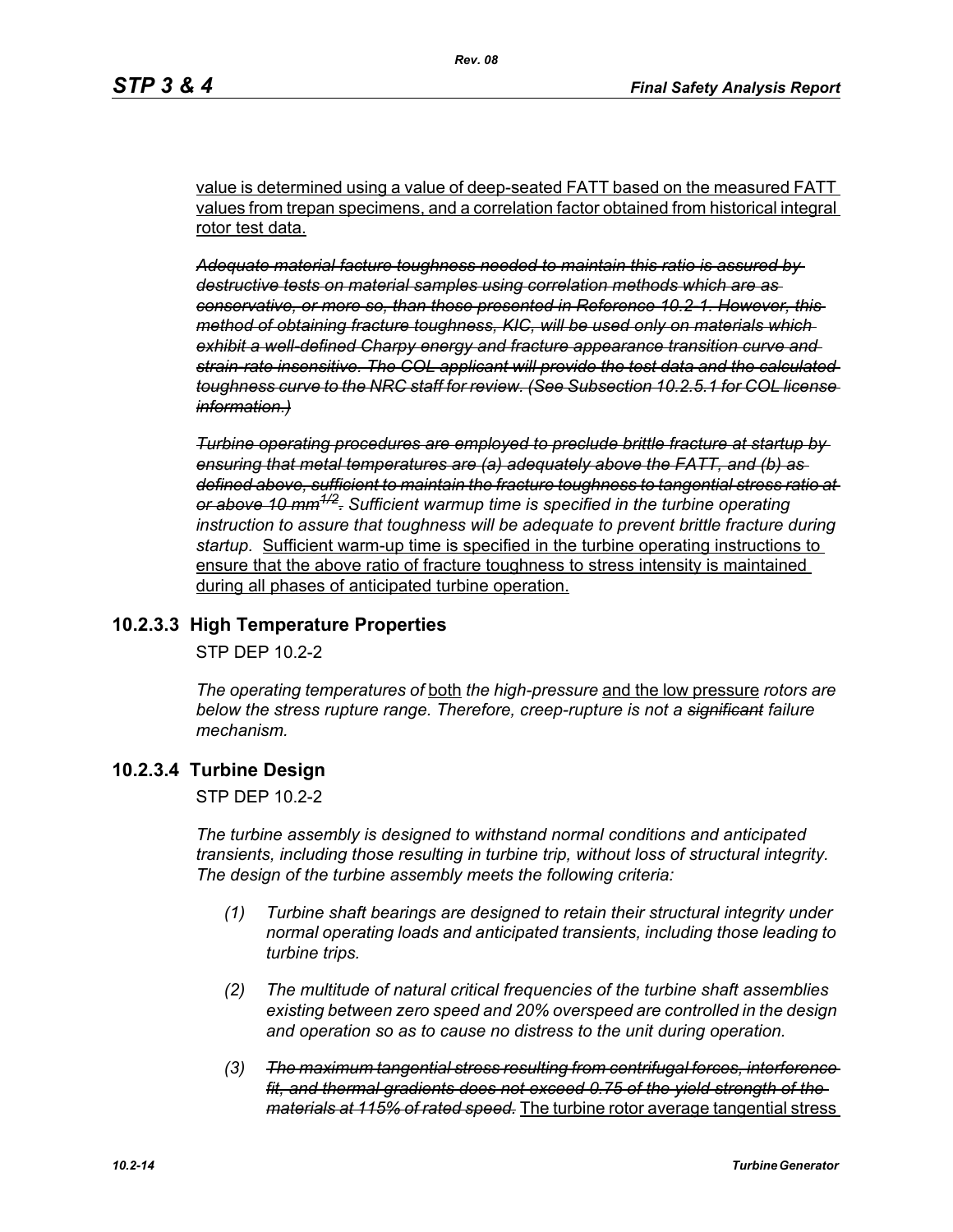(excluding stresses in the blade/wheel region) at design overspeed resulting from centrifugal forces, interference fit (as applicable), and thermal gradients does not exceed 0.75 of the minimum specified yield strength of the material.

- *(4) The design overspeed of the turbine is* at least *5% above the highest anticipated speed resulting from a loss of load. The basis for the assumed design overspeed will be submitted to the NRC staff for review. (See Subsection 10.2.5.2 for COL license information.)*
- *(5) The turbine disk design will facilitate inservice inspection of all high stress regions. The turbine rotor design is based on using solid forged monoblock rotors rather than shrunk-on disks.*

# **10.2.3.5 Preservice Inspection**

STP DEP 10.2-1

*The pre-service inspection procedures and acceptance criteria are as follows.*

- *(1) Forgings are rough-machined with minimum stock allowance prior to heat treatment.*
- *(2) Each finished machined rotor is subjected to 100% volumetric (ultrasonic), and surface visual examinations, using established acceptance criteria. These criteria are more restrictive than those specified for Class 1 components in the ASME Boiler and Pressure Vessel Code, Sections III and V, and include the requirement that subsurface sonic indications are either removed or evaluated to ensure that they will not grow to a size which will compromise the integrity of the unit during its service life.* Forgings undergo 100% volumetric (ultrasonic) examination subject to established inspection methods and acceptance criteria that are equivalent or more restrictive than those specified for Class I components in ASME Code Sections III and V. Subsurface sonic indications are not accepted if found to compromise the integrity of the unit during its service life. Rotor forgings may be bored to remove defects, obtain material for testing and to conduct bore sonic inspection.
- *(3) All finished* Finished *machined surfaces* rotors *are* also *subjected to a* surface and visual examination. Specific portions, including any bores, keyways, or drilled holes, are subject to *magnetic particle test. with no flaw indications permissible* Surface indications are evaluated and removed if found to compromise the integrity of the unit during its service life. All flaw indications in keyways and drilled holes are removed.
- *(4) Each fully bucketed* bladed *turbine rotor assembly is* factory *spin- tested at the highest ainticipated speed resulting from a loss of load* 20% overspeed*.*

*Additional preservice inspections include air leakage tests performed to determine that the hydrogen cooling system is tight before hydrogen is introduced into the generator*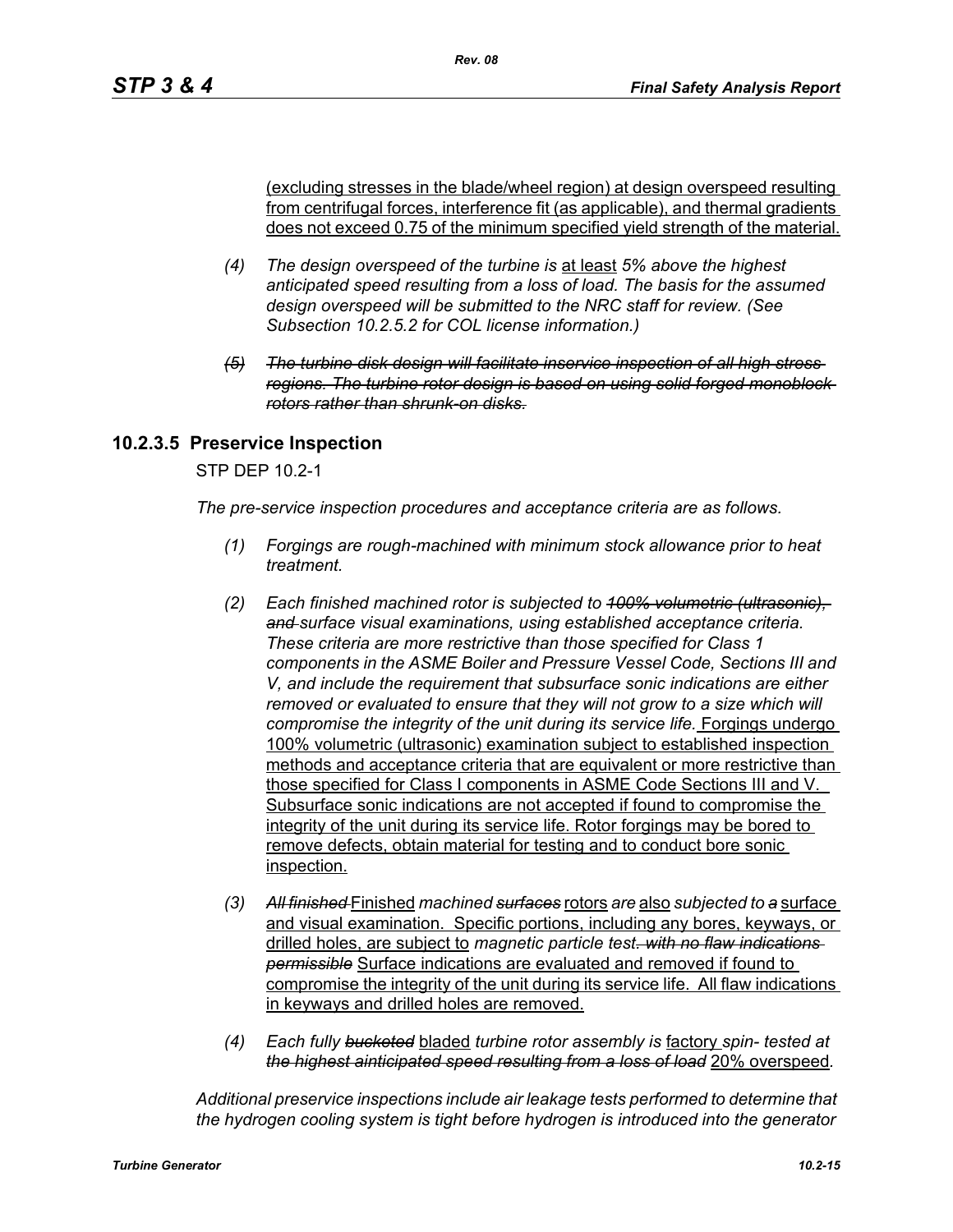*casing. The hydrogen purity is tested in the generator after hydrogen has been introduced. The generator windings and all motors are megger tested. Vibration tests are performed on all motor-driven equipment. Hydrostatic tests are performed on all coolers. All piping is pressure tested for leaks. Motor-operated valves are factory leak tested and inplace tested once installed* Required piping is pressure-tested for leaks.

# **10.2.3.6 Inservice Inspection**

STP DEP 10.2-1

*The inservice inspection program for the turbine assembly includes the disassembly of the turbine and complete inspection of all normally inaccessible parts, such as couplings, coupling bolts, turbine shafts, low-pressure turbine buckets, low-pressure and high-pressure* turbine blades and turbine *rotors. During plant shutdown* (*coinciding with the inservice inspection schedule for ASME Section III components, as required by the ASME Boiler and Pressure Vessel Code, Section XI*)*, turbine inspection is performed in sections during the refueling outages so that in 10 years* a *total inspection has been completed at least once* within the time period recommended by the manufacturer*.* 

The recommended maintenance and inspection program plan for the turbine assembly, valves and controls ensures that the annual turbine generator missile probabilities are maintained at or below the acceptable level (see Subsection 10.2.1).

*This inspection consists of visual*, *and surface* and volumetric *examinations as indicated below:*

- *(1) Visual,* magnetic particle, and ultrasonic *examination of all accessible surfaces of rotors.*
- *(2) Visual*, *and surface* magnetic particle, or liquid penetrant *examination of all low-pressure buckets* turbine blades*.*
- *(3) 100% visual* Visual and magnetic particle *examination of couplings and coupling bolts.*

*The inservice inspection of valves important to overspeed protection includes the following:*

*(1) All main stop valves, control valves, extraction nonreturn valves,* intermediate stop valves and intercept valves *and CIVs will be* are *tested under load. Test controls installed on* in *the main control room turbine panel permit full stroking of the stop valves, control valves, and CIVs* intermediate stop valves and intercept valves*. Valve position indication is provided on the panel* in the main control room*. Some load reduction is* may be *necessary before testing main stop and*valves, *control valves,* intermediate stop valves *and* intercept valves *CIVs. Extraction nonreturn valves are tested by equalizing air pressure*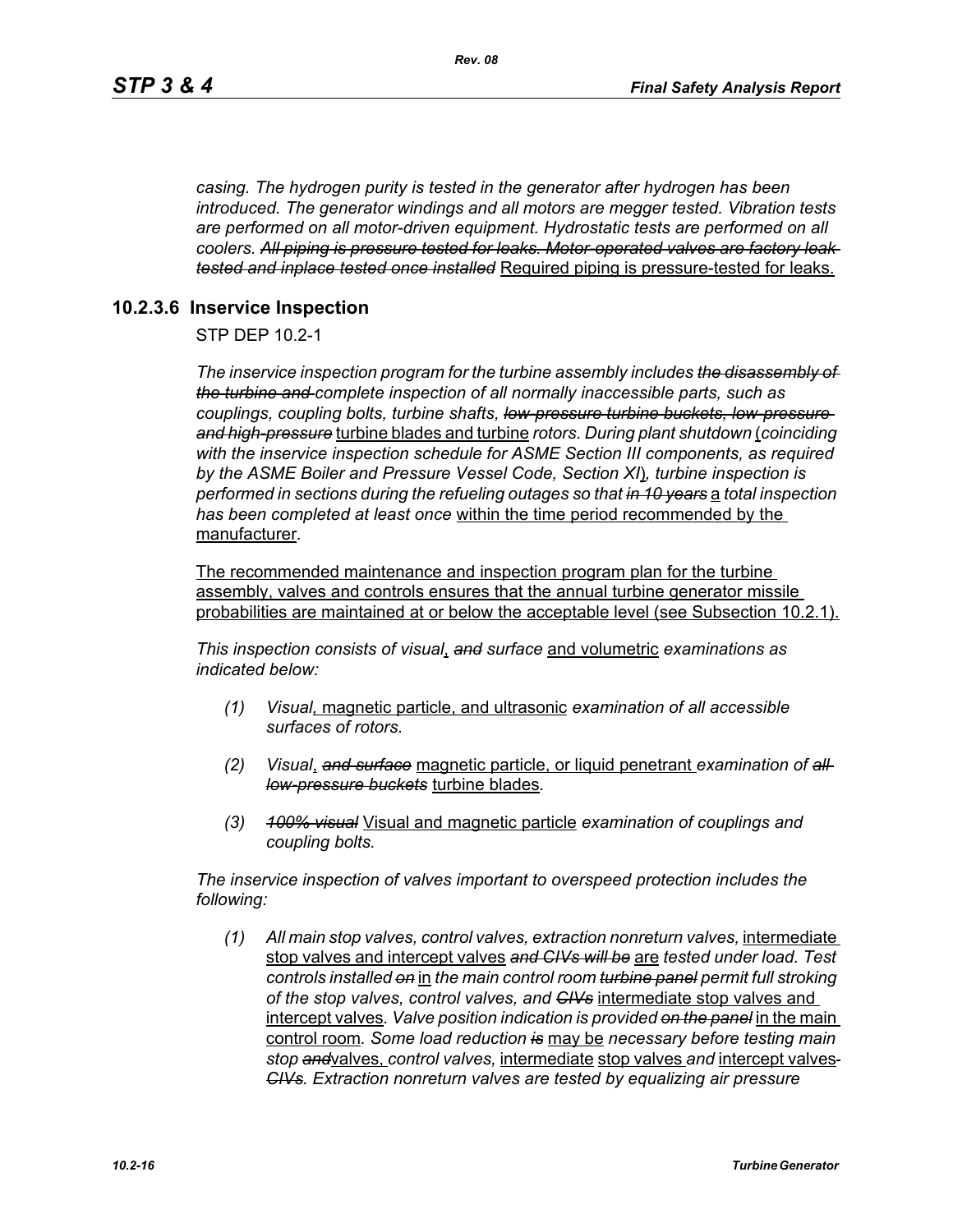*across the air cylinder. Movement of the valve arm is observed upon action of the spring closure mechanism* by the main control room valve position indication*.*

*(2) Main stop valves, control valves, extraction nonreturn valves, and CIVs* intermediate stop valves and intercept valves *will be* are *tested by the COL applicant in accordance with the BWROG turbine surveillance test program,* as required by the turbine missile probability analysis *by closing each valve and observing by the* main control room *valve position indicator* indication *that it* the valves *moves smoothly to a fully closed position. Closure of each main stop valve, control valve*, *and CIV* intermediate stop valve and intercept valve *during test will be* is *verified by direct observation of the* main control room *valve motion* position indication*.* This test also verifies the fast closure function during the last portion of the valve travel.

*Tightness tests of the main stop and control valves are performed at least once per maintenance cycle by checking the coastdown characteristics of the turbine from no load with each set of four valves closed alternately*, or using warm-up steam as an indicator with the valves closed*.* 

*Extraction nonreturn valves are tested at power, using the air supply test solenoid valves, to verify operability.*

*During each refueling outage, the main stop valves, control valves, intermediate stop valves, intercept valves, and nonreturn valves are tested to verify their closure times are less than the times provided in FSAR Section 10.2.2.2.*

*The turbine overspeed protection trip devices are tested quarterly, to verify operability of these devices. The time out of service for either the primary or emergency overspeed protection system for maintenance will be specified in the appropriate maintenance procedure.*

- *(3) All main stop valves, main control valves, and CIVs*, intermediate stop valves, intercept valves, and extraction nonreturn valves are disassembled and visually *will be inspected once during the first three refueling or extended maintenance shutdowns. Subsequent inspections will be* are *scheduled by the COL applicant in accordance with the BWROG turbine surveillance test program* as required by the turbine missile probability analysis*. The inspections will be conducted for:* 
	- *(a) Wear of linkages and stem packings.*
	- *(b) Erosion of valve seats and stems.*
	- *(c) Deposits on stems and other valve parts which could interfere with valve operation.*
	- *(d) Distortions, misalignment* or cracks*.*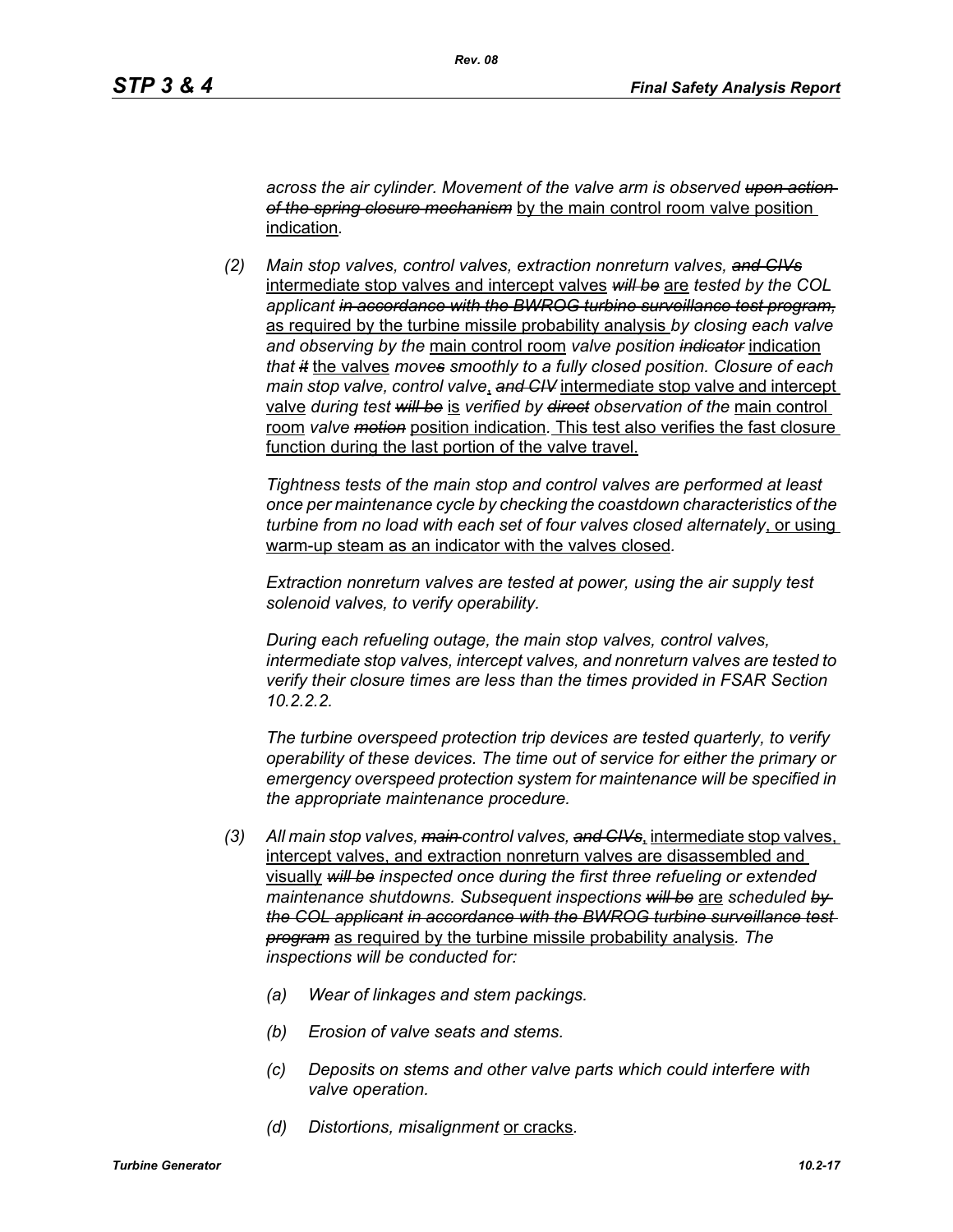*Inspection of all valves of one* <u>functional *type* (i.e., stop, control, intercept, nonreturn)</u> are *will be conducted if any unusual condition is discovered* for any detrimental, unusual condition (as defined by the turbine valve in-service inspection program) if one is discovered during the inspection of any single valve*.*

# **10.2.4 Evaluation**

STD DEP T1 2.4-2

STP DEP 3.5-1

The probability of a turbine missile adversely impacting SSCs important to safety will be maintained less than  $1x10^{-7}$  per year as discussed in Subsection 3.5.1.1.1.3, which meets the guidelines of Regulatory Guide 1.115 for not considering turbine missile damage to specific components. Refer to Subsection 3.5.1.1.1.3 for a discussion of compliance with Standard Review Plan 3.5.1.3 and the guidelines of Regulatory Guide 1.115. Thus failure of a turbine generator should not preclude the safe shutdown of the reactor.

*Since there is*are *no nuclear safety-related mechanical equipment in the turbine*essential systems or components located in the condenser expansion joint *area and since the condenser is at subatmospheric pressure during all modes of turbine operation, failure of the joint will have no adverse effects on nuclear safety related equipment.*

# **10.2.5 COL License Information**

# **10.2.5.1 Low Pressure Turbine Disk Fracture Toughness**

The following site-specific supplement addresses COL License Information Item 10.1.

In accordance with 10 CFR 50.71(e), STPNOC will update the FSAR to identify the asbuilt turbine material property data that supports the material properties used in the turbine rotor design specified in Subsection 10.2.3.2, after procurement and prior to initial fuel load (COM 10.2-1). Operating procedures to assure sufficient turbine warmup time as required by Subsection 10.2.3.2, are prepared in accordance with the guidelines in FSAR Section 13.5.

# **10.2.5.2 Turbine Design Overspeed**

The following site-specific supplement addresses COL License Information Item 10.2.

The highest anticipated speed resulting from loss of load is normally in the range of 105-108% of rated speed. Turbine components are designed such that calculated stresses do not exceed the minimum material strength at 120% of rated speed. Turbine rotors are spun to a speed of 120% rated as part of factory balance verification. This is approximately 12% above the highest anticipated speed resulting from loss of load, which meets the design criteria stated in Section 10.2.3.4 Item (4). The valve closure times used in the overspeed calculation are provided in Subsection 10.2.2.2. The turbine steam admission valves are assumed to be initially at valve-wide-open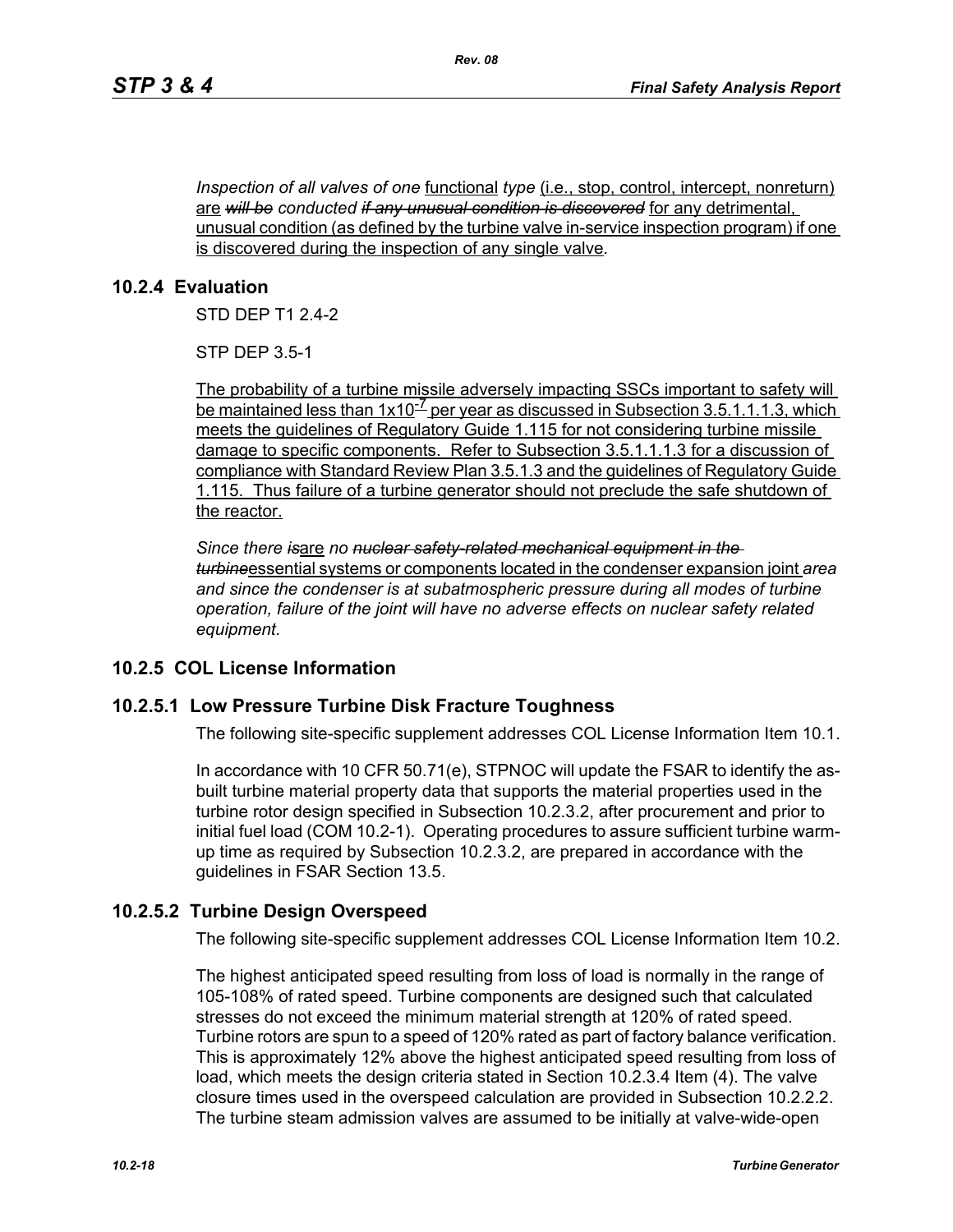positions, which are conservative. The primary overspeed trip and the emergency overspeed trip setpoints are 110% and 111%, respectively.

#### **10.2.5.3 Turbine Inservice Test and Inspection**

The following site-specific supplement addresses COL License Information Item 10.3.

Turbine inservice test and inspection requirements are discussed in Subsection 10.2.3.6.

#### **10.2.6 References**

The following supplement adds the following references.

- 10.2-3 Electric Power Research Institute, "Guidelines for Permanent BWR Hydrogen Water Chemistry Installations – 1987," EPRI NP-5283-SR-A, September 1987.
- 10.2-4 J. Tominaga, "Analysis of the Probability of the Generation of Missiles from Fully Integral Nuclear Low Pressure Turbines," Toshiba Technical Report UTLR-0008-P, Revision 1, September 2010.
- 10.2-5 K. Jibiki, "Probabilistic Evaluation of Turbine Valve Test Frequency," Toshiba Technical Report UTLR-0009-P, Revision 1, September 2010.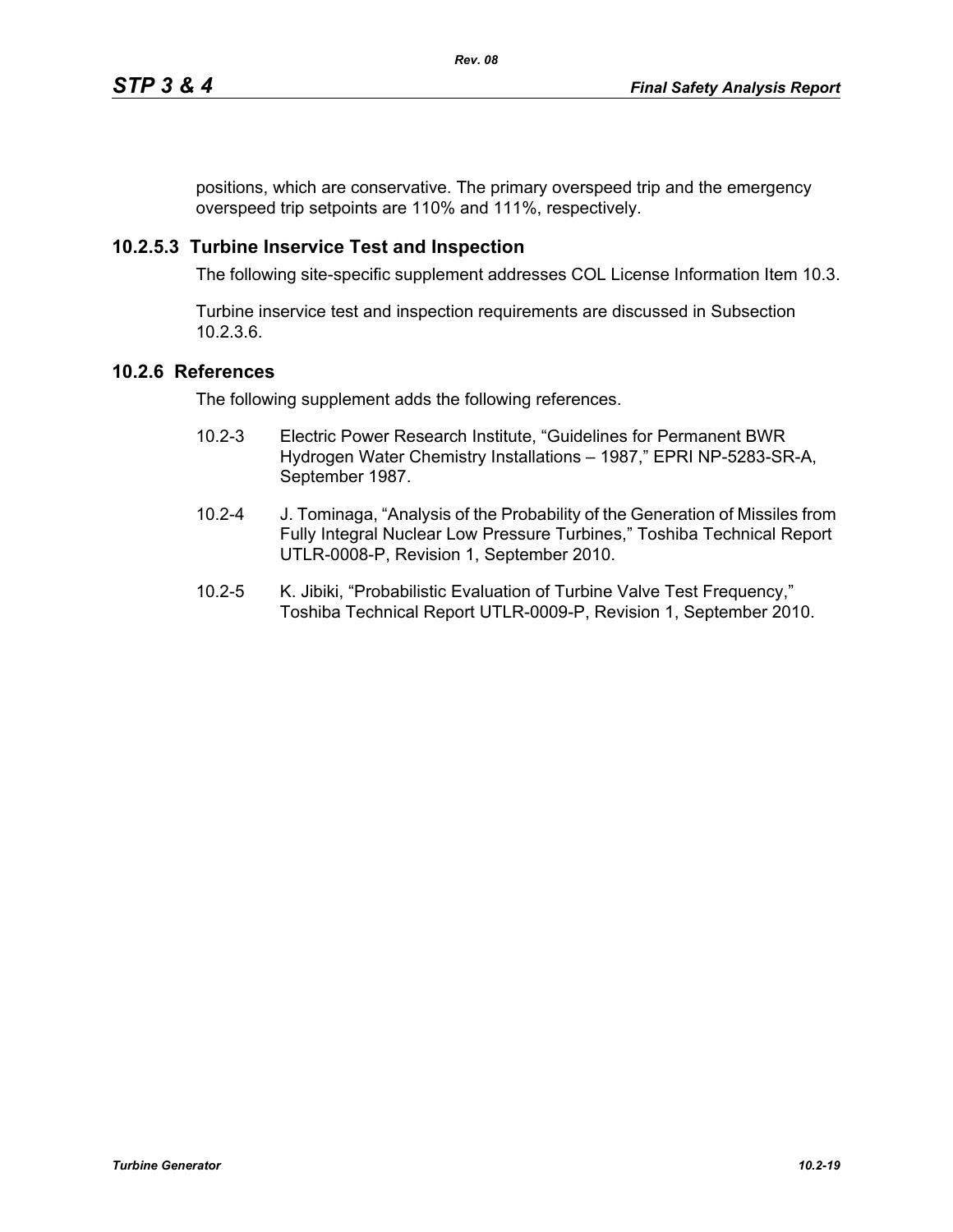

**Figure 10.2-1 Turbine Stop Valve Closure Characteristic**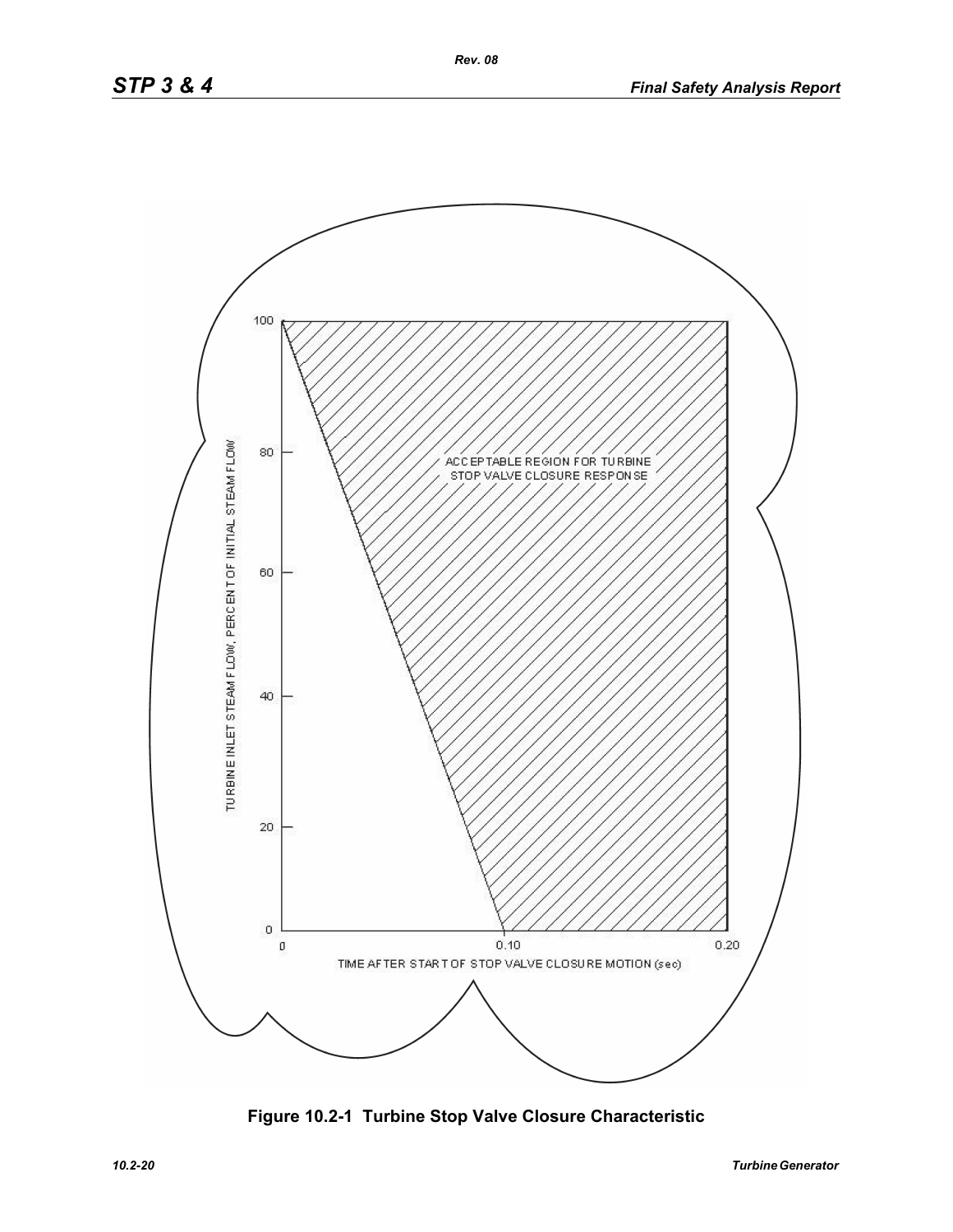



**Turbine Generator** *Turbine Generator 10.2-21*

*STP 3 & 4*